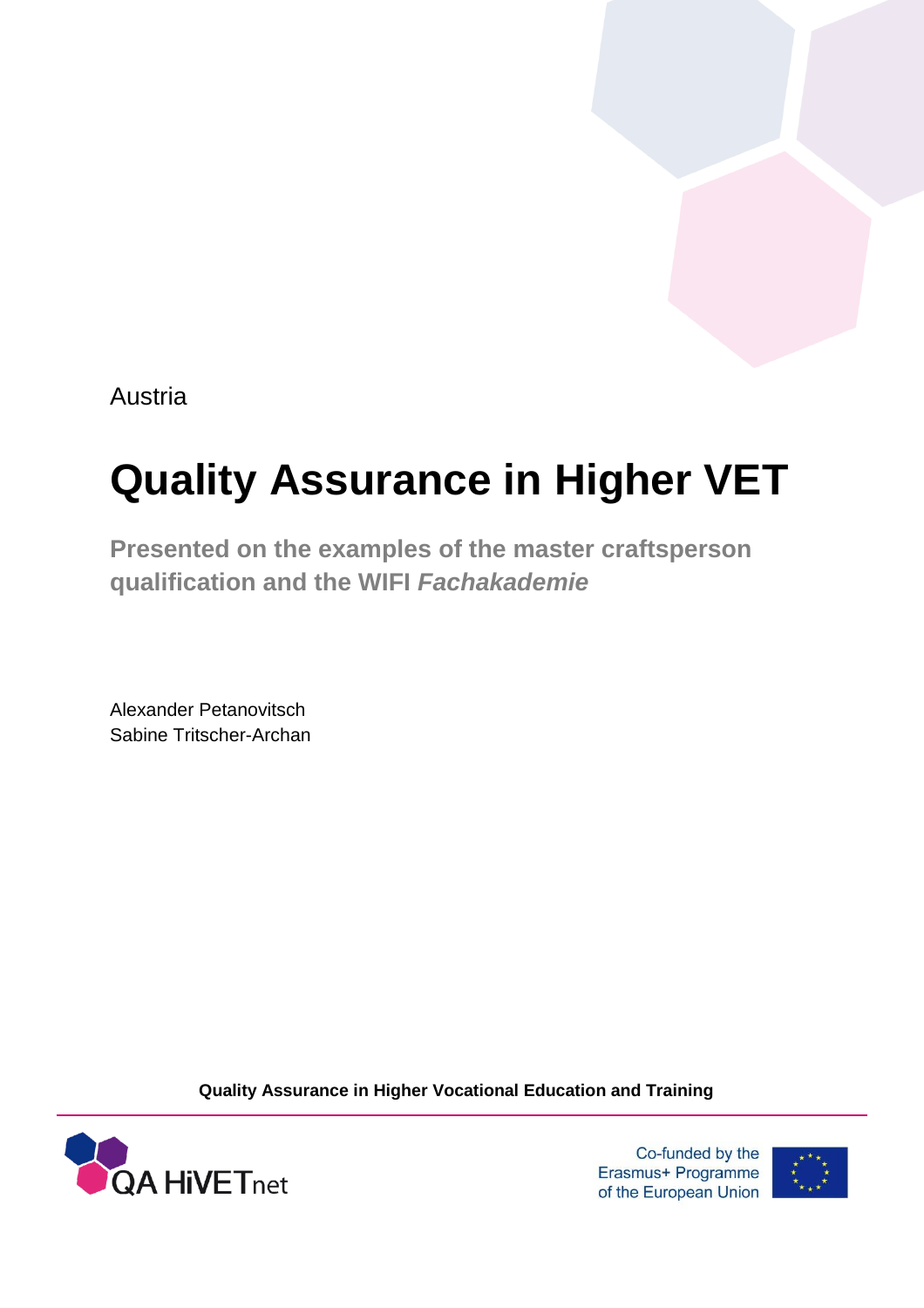



### **Copyright**

© Vienna, September 2015

The European Commission support for the production of this publication does not constitute an endorsement of the contents which reflects the views only of the authors, and the Commission cannot be held responsible for any use which may be made of the information contained therein.

#### **Editor:**

Institut für Bildungsforschung der Wirtschaft (ibw) Rainergasse 38, 1050 Wien **Austria** E: [info@ibw.at](mailto:info@ibw.at) W[: www.ibw.at](http://www.ibw.at/)

#### **Translation:**

AHA Translation Office, Michael Reiterer Lange Gasse 11/15, A-1080 Vienna, Austria E: [office@aha-translations.at](mailto:office@aha-translations.at) W[: www.aha-translations.at](http://www.aha-translations.at/)

Project website: [www.qa-hivet.net](http://www.qa-hivet.net/)

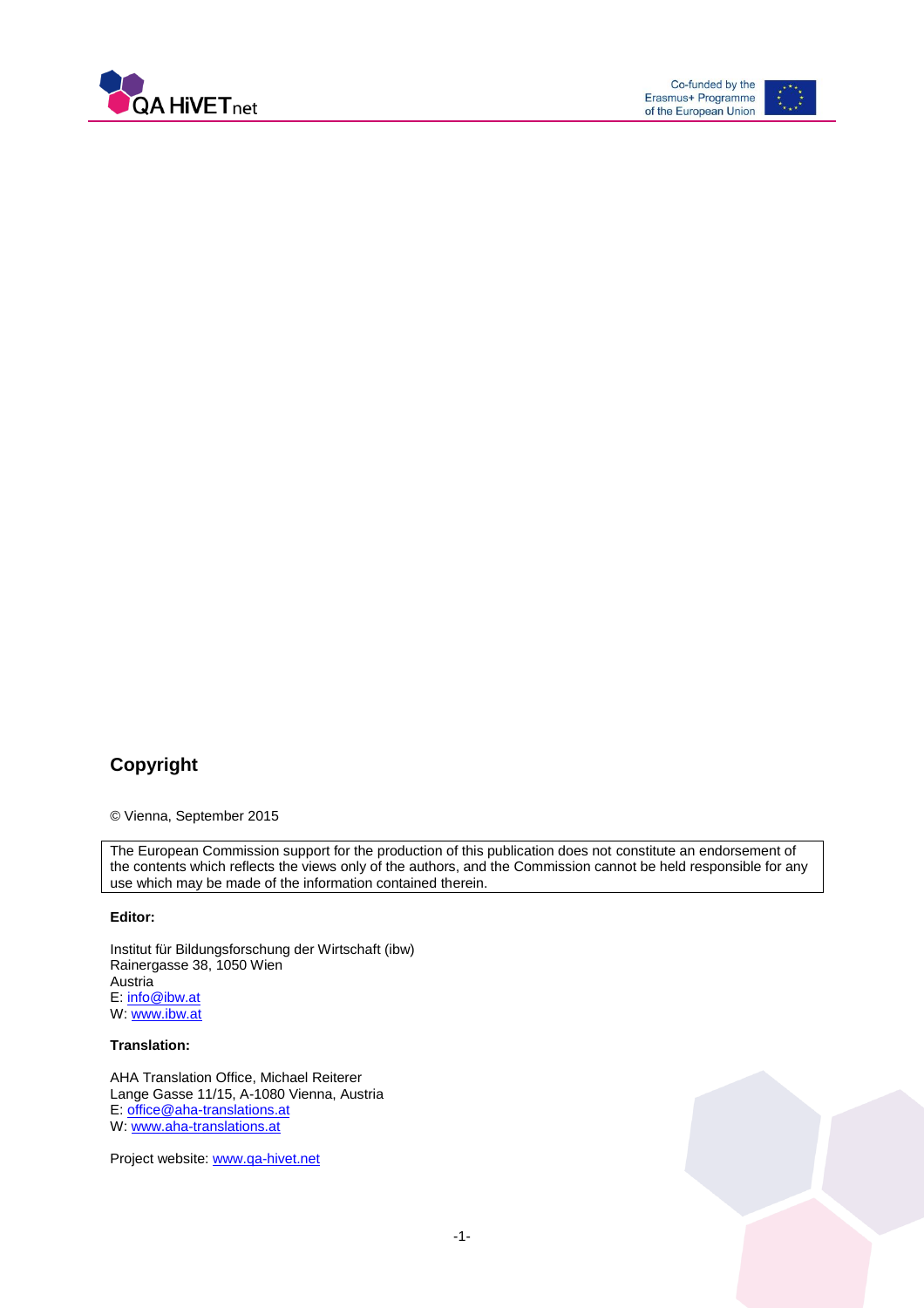

### **Table of Contents**

| 2.1 Design of new and updating of existing curricula and trainings regulations 4  |  |
|-----------------------------------------------------------------------------------|--|
|                                                                                   |  |
|                                                                                   |  |
|                                                                                   |  |
|                                                                                   |  |
|                                                                                   |  |
|                                                                                   |  |
|                                                                                   |  |
|                                                                                   |  |
|                                                                                   |  |
|                                                                                   |  |
|                                                                                   |  |
| 2.1 Design of new and updating of existing curricula and trainings regulations 15 |  |
|                                                                                   |  |
|                                                                                   |  |
|                                                                                   |  |
|                                                                                   |  |
|                                                                                   |  |

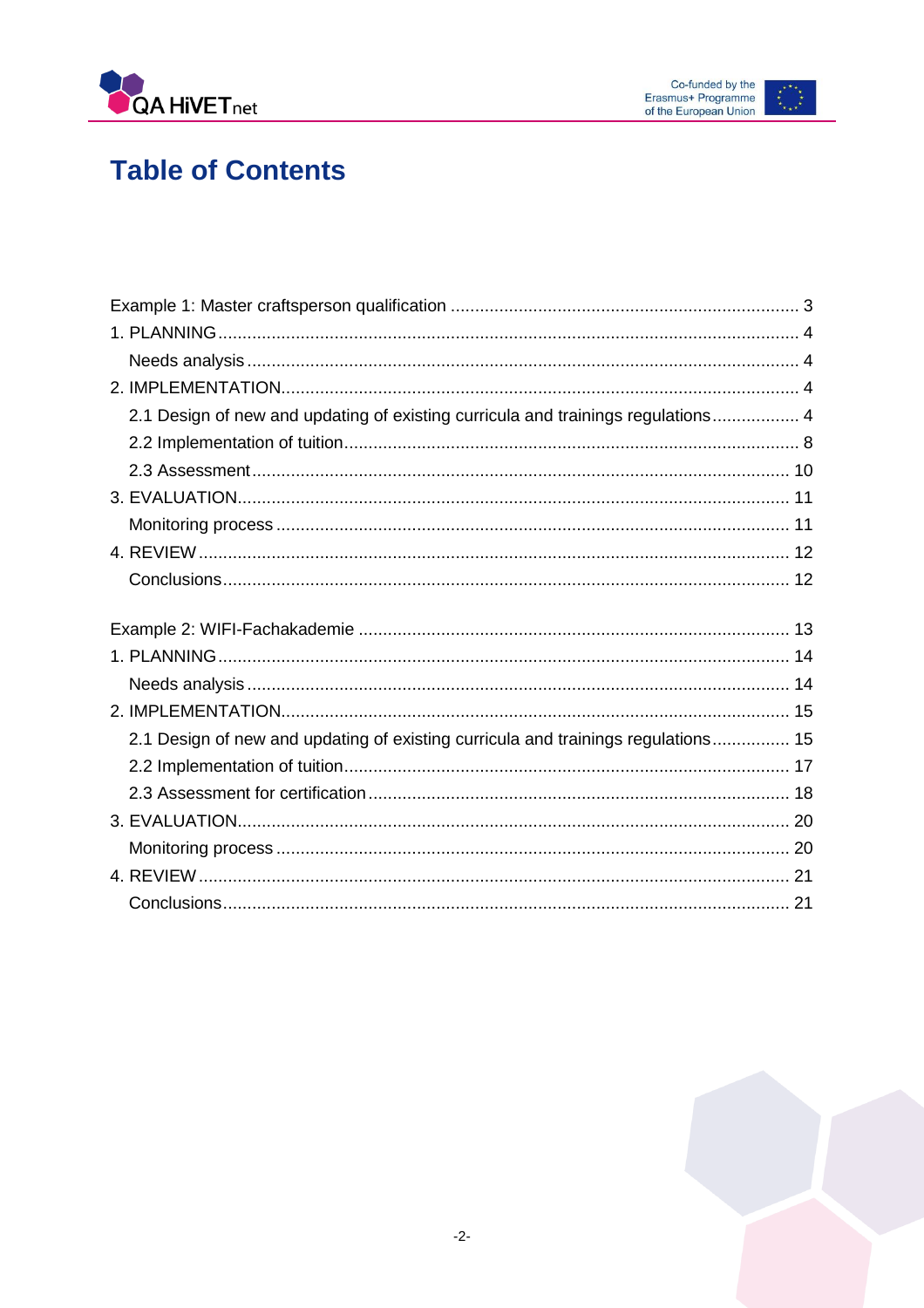

### <span id="page-3-0"></span>**Example 1: Master craftsperson qualification**

The qualification group "master craftsperson" **in a nutshell**:

| Qualification awarding body | Trade association of the Federal Economic Chamber                                                                                                          |
|-----------------------------|------------------------------------------------------------------------------------------------------------------------------------------------------------|
| Legal basis                 | This qualification is legally regulated in the master craftsperson<br>examination regulations and in the Trade, Commerce and Indus-<br>try Regulation Act. |
| NQF-level / EQF-level       | Not yet allocated                                                                                                                                          |
| <b>ISCED-2011</b>           | <b>ISCED 5</b>                                                                                                                                             |
| Qualification focus         | Expert in technical/subject-specific matters, entrepreneur and<br><b>IVET</b> trainer                                                                      |
| Entitlements                | Setting up a company, training apprentices, replaces specialist<br>area exam of Berufsreifeprüfung examination (entry requirement<br>for universities)     |

The master craftsperson exam and certificate are part of the vocational education and training (VET) system and are the highest form of qualification in skilled crafts. People holding a master title have the right to run their own business and train apprentices. At the centre of the qualification, therefore, is preparation for the fulfilment of technical/subject-specific and entrepreneurial leadership tasks in a craft business and the proficiency to independently adapt job-related capacity to new demands. For this it is necessary to have top-level expert knowledge in their specialist area. Their knowledge, skills and competence enable them to deal with extensive tasks independently and with full responsibility. The list of occupations/sectors in which there is the option of taking a master craftsperson exam is legally regulated in the Trade, Commerce and Industry Regulation Act (*Gewerbeordnung*). There is no compulsory training needed for acquiring this qualification: Every person from the age of 18 is entitled to take the master craftsperson exam. In practice, almost all exam candidates have completed a relevant apprenticeship and gathered a few years of professional experience. The master craftsperson exam comprises five modules and is held by the offices responsible for the master craftsperson examination in the economic chambers. In the non-formal sector, preparatory courses are offered by a number of CET institutions; in the formal sector, this task is assumed by master craftsperson schools. Theoretically the exam can be taken without attending a course beforehand. However, in this case the exam candidates are not very likely to pass the exam; in reality practically no candidate sits the master craftsperson exam without taking part in a preparatory course.

The presentation of the quality assurance (QA) mechanism follows the **lifecycle of the qualification**, i.e. from the needs analysis to the review of the qualification. In order to structure the information provided the four phases of the **European Quality Assurance Reference Framework (EQARF)<sup>1</sup>** were taken:

Phase 1: planning Phase 2: implementation Phase 3: evaluation Phase 4: review

 1 ) The EQARF is a reference instrument to help Member States and VET providers to promote and monitor continuous improvement of their VET systems and/or VET provision based on common European references (cf. [http://www.eqavet.eu/gns/policy-context/european-quality-assurance-reference-framework.aspx\)](http://www.eqavet.eu/gns/policy-context/european-quality-assurance-reference-framework.aspx).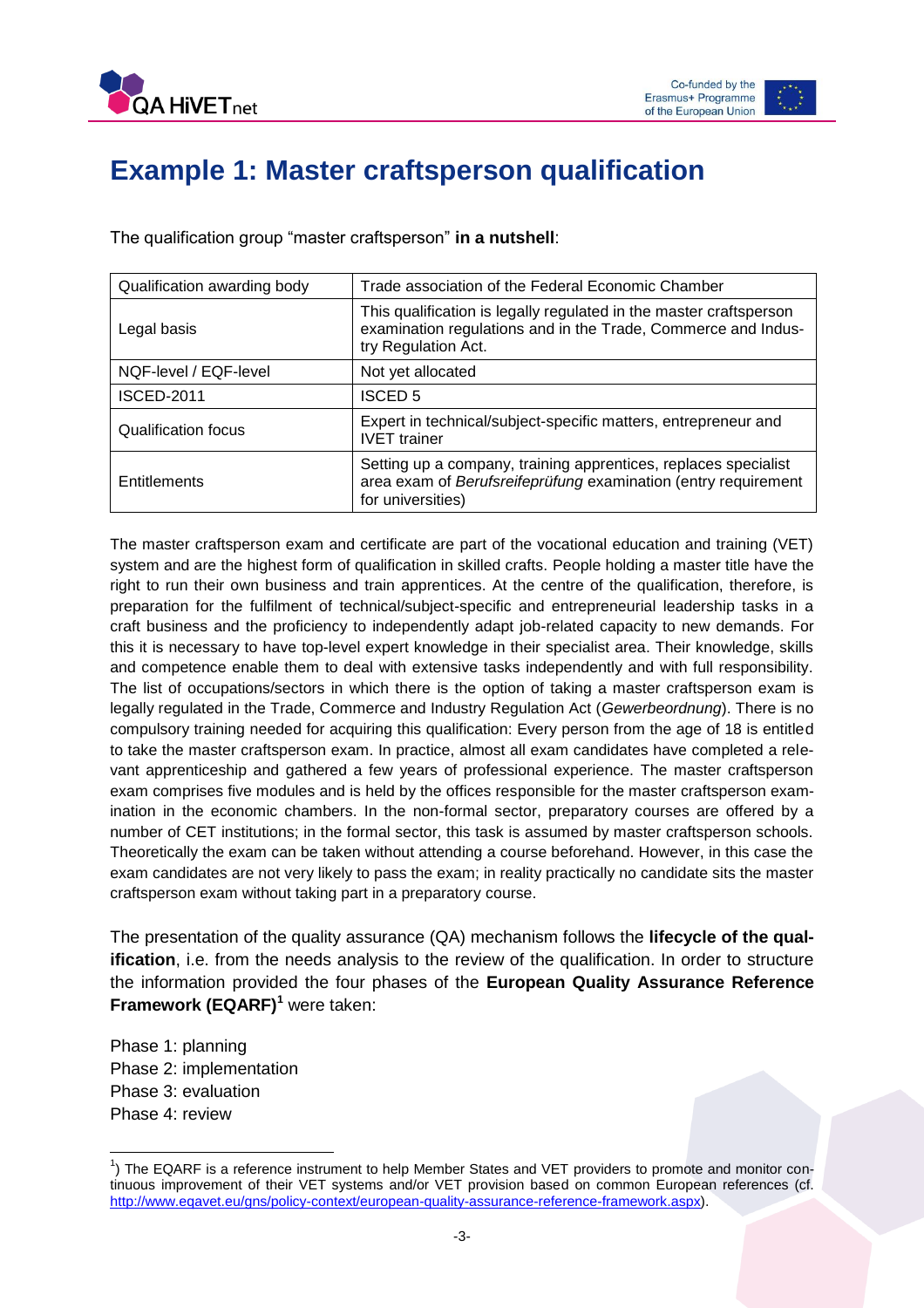



### <span id="page-4-0"></span>**1. PLANNING**

#### <span id="page-4-1"></span>**Needs analysis**

| 1. Labour market information:<br>Do you collect data at this stage<br>of the qualification development<br>process? If so which data? How<br>do you collect data? Who is in<br>charge of collecting data? Are<br>stakeholders involved? What are<br>the roles of companies and of<br>business organisations? | The master craftsperson examination regulations (Meisterprüfungs-<br>ordnungen, MPOs) are adopted by those federal guilds with relevant<br>responsibility. In their capacity as representatives of the interests of<br>the companies active in the market, they are familiar with the re-<br>quirements of the world of work/professional activity and therefore<br>with qualification requirements. They regularly exchange information<br>and take part in discussions concerning relevant subjects at meetings<br>of federal guild committees, which are held at least twice a year, as<br>well as on other occasions. This enables changing requirements in<br>professional activity to be taken into consideration by adopting<br>amendments to the MPOs. Statistical data are not collected when<br>new qualifications are introduced or existing qualifications modified. |
|-------------------------------------------------------------------------------------------------------------------------------------------------------------------------------------------------------------------------------------------------------------------------------------------------------------|----------------------------------------------------------------------------------------------------------------------------------------------------------------------------------------------------------------------------------------------------------------------------------------------------------------------------------------------------------------------------------------------------------------------------------------------------------------------------------------------------------------------------------------------------------------------------------------------------------------------------------------------------------------------------------------------------------------------------------------------------------------------------------------------------------------------------------------------------------------------------------|
| 2. Justification:<br>Is it necessary to justify the<br>introduction of a new<br>programme/qualification or update<br>an existing one? Who is in charge<br>of the justification/motivation<br>report? Are stakeholders<br>involved?                                                                          | One part of the federal guilds is the work committees on VET and<br>CET. They are entitled $-$ if relevant need is seen $-$ to amend existing<br>MPOs on application by the federal guilds. Firstly, the implementation<br>of these amended MPOs must be decided on by the competent fed-<br>eral guild committee. These new drafts are then submitted for official<br>review, which must involve all relevant internal and external organisa-<br>tions (professional associations, provincial guilds, offices responsible<br>for the master craftsperson exam, etc.).                                                                                                                                                                                                                                                                                                           |
| 3. Piloting / pre-testing:<br>Is there a pilot stage before the<br>qualification is "formally"<br>introduced? If so, who is involved<br>in this phase? How is the<br>qualification tested/piloted/<br>evaluated? What does this pilot<br>phase involve? What<br>consequences does this have?                | Pilot phases are not foreseen as part of the introduction of master<br>craftsperson qualifications.                                                                                                                                                                                                                                                                                                                                                                                                                                                                                                                                                                                                                                                                                                                                                                              |

# <span id="page-4-2"></span>**2. IMPLEMENTATION**

#### <span id="page-4-3"></span>**2.1 Design of new and updating of existing curricula and trainings regulations**

| 2.1.1 Legal basis / competent                                   | Acquisition of the master craftsperson qualification is not preceded by |
|-----------------------------------------------------------------|-------------------------------------------------------------------------|
| authority:                                                      | any compulsory training. Preparatory courses - most of which are        |
| Who is responsible for the design<br>of the curriculum/training | provided by the CET institutions of the social partners – are designed  |
| regulation? What exactly is legally                             | by the providers themselves. There are no regulations regarding the     |
| regulated (examination areas,                                   | contents they should cover or their scope. The respective provider is   |
| KSC standards, etc.)?                                           | responsible for the entire design of the courses. The master crafts-    |
|                                                                 | person exam, on the other hand, is regulated.                           |
|                                                                 | The Gewerbeordnung defines the basic design criteria for a master       |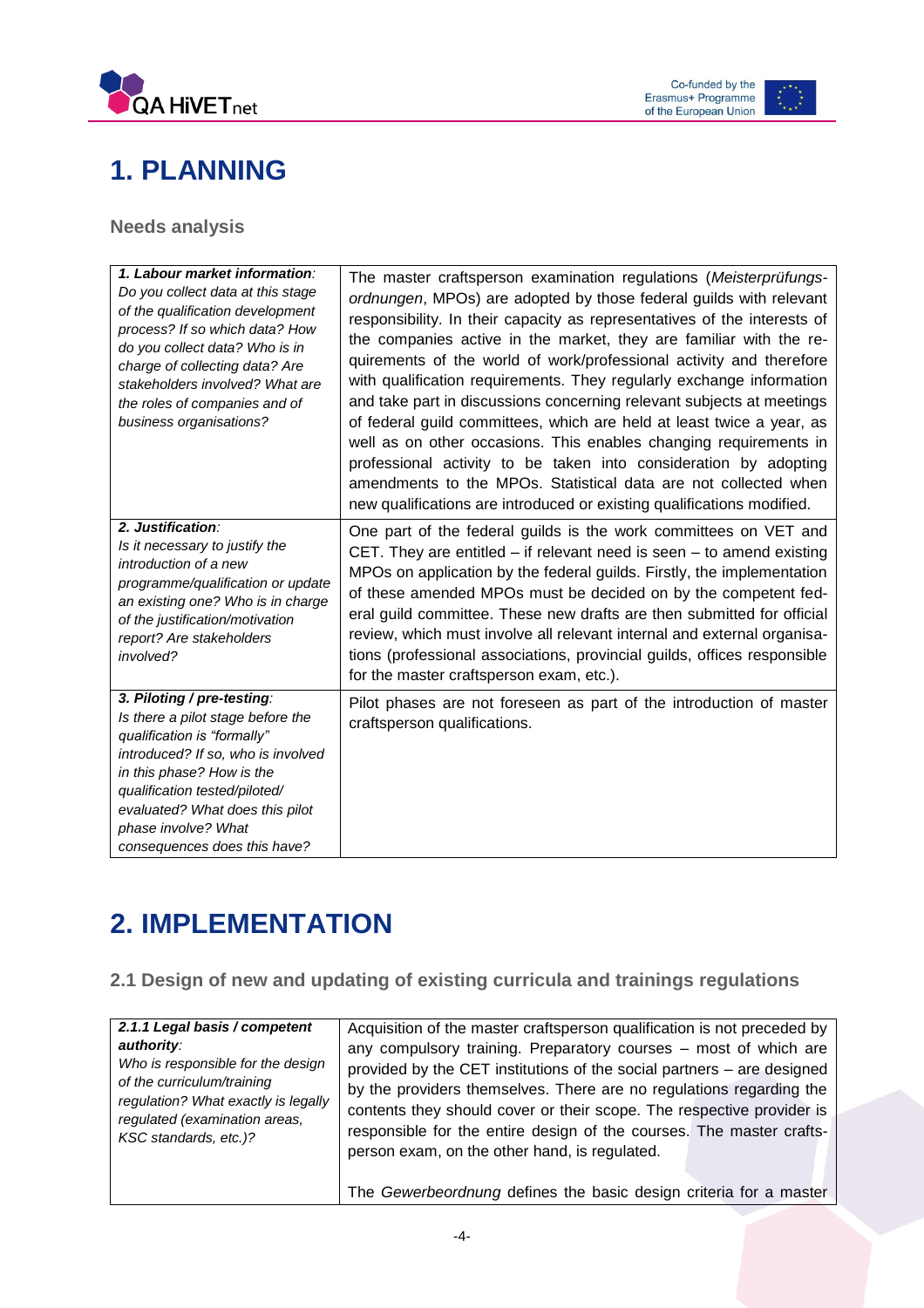



|                                                                                                                                                                                                         | craftsperson exam (see next section). Statutory responsibility for the<br>general examination regulation (registration for the exam, the exam<br>fee, the costs for materials, etc.) rests with the Ministry of Economy.<br>The respective sectoral federal guild (an employers' association) is<br>responsible for designing the exam contents based on the Gewer-<br>beordnung. Among other things, this Act specifies the subject-related<br>sub-areas and the structure of the individual exam modules (such as<br>the work samples/steps to be completed by the exam candidate in<br>the course of the respective module, the maximum time available for<br>this, the contents and duration of the oral exam, etc.) as well as the<br>form in which candidates are assessed. In addition, it regulates credit<br>transfer options for people who have already completed certain rele-<br>vant specialist programmes.                                                                                                                                                                                                                                                                                                                                                                                                                                                           |
|---------------------------------------------------------------------------------------------------------------------------------------------------------------------------------------------------------|-------------------------------------------------------------------------------------------------------------------------------------------------------------------------------------------------------------------------------------------------------------------------------------------------------------------------------------------------------------------------------------------------------------------------------------------------------------------------------------------------------------------------------------------------------------------------------------------------------------------------------------------------------------------------------------------------------------------------------------------------------------------------------------------------------------------------------------------------------------------------------------------------------------------------------------------------------------------------------------------------------------------------------------------------------------------------------------------------------------------------------------------------------------------------------------------------------------------------------------------------------------------------------------------------------------------------------------------------------------------------------------|
| 2.1.2 Standards for the process<br>of designing of curricula and<br>training regulations:<br>Are there standard procedures for<br>the development of qualifications?<br>Are there templates to be used? | As the master craftsperson qualification is not preceded by any com-<br>pulsory training, there are also no binding guidelines concerning the<br>design of the training contents. However, the Gewerbeordnung sets<br>out the key design criteria for the master craftsperson exam with bind-<br>ing effect. It must comprise five modules: Module 1 consists of the<br>project-orientated, practical subject-related exam and comprises two<br>parts: Part A covers the subject-specific skills in the respective craft,<br>while Part B focuses on the subject-specific practical knowledge and<br>skills required for business management. Module 2 comprises a sub-<br>ject-related oral exam which consists of two parts: in Part A, candi-<br>dates need to prove their professionalism in the subject-orientated<br>area based on an example that is typical for the profession. In Part B<br>they need to prove their knowledge and skills in (quality) manage-<br>ment. Module 3 comprises a subject-related theoretical written exam<br>with a minimum duration of five hours; Module 4 comprises the IVET<br>trainer exam, Module 5 the entrepreneurial exam. There is a detailed<br>template with specifications about how the master craftsperson exam-<br>ination regulation needs to be drawn $up$ – this template is the same<br>for all master craftsperson exams. |
| 2.1.3 Review and update of                                                                                                                                                                              | The respective provider is responsible for designing training contents                                                                                                                                                                                                                                                                                                                                                                                                                                                                                                                                                                                                                                                                                                                                                                                                                                                                                                                                                                                                                                                                                                                                                                                                                                                                                                              |
| curricula:<br>Are curricula regularly assessed<br>and reviewed?                                                                                                                                         | for the non-compulsory preparatory courses. Therefore there are no<br>relevant regulations concerning whether and when curricula need to<br>be renewed/adapted etc.<br>The exams are conducted by professional experts with comprehen-<br>sive and state-of-the-art expert knowledge in the respective exam                                                                                                                                                                                                                                                                                                                                                                                                                                                                                                                                                                                                                                                                                                                                                                                                                                                                                                                                                                                                                                                                         |
|                                                                                                                                                                                                         | areas. In addition, regular meetings are held in which expert examin-<br>ers from all over Austria exchange information on contents, ques-<br>tions, procedures, etc. In addition, the respective federal guild is re-<br>sponsible for adapting the contents of the master craftsperson exam<br>to the current/new needs of the sector if necessary. There are no<br>detailed regulations concerning whether, when and in what way the<br>craftsperson<br>examination<br>regulations<br>master<br>need<br>be<br>to<br>adapted/complemented/modified. Moreover, no statistical data are<br>collected as a basis of which decisions are taken about re-orientating<br>the exam.                                                                                                                                                                                                                                                                                                                                                                                                                                                                                                                                                                                                                                                                                                      |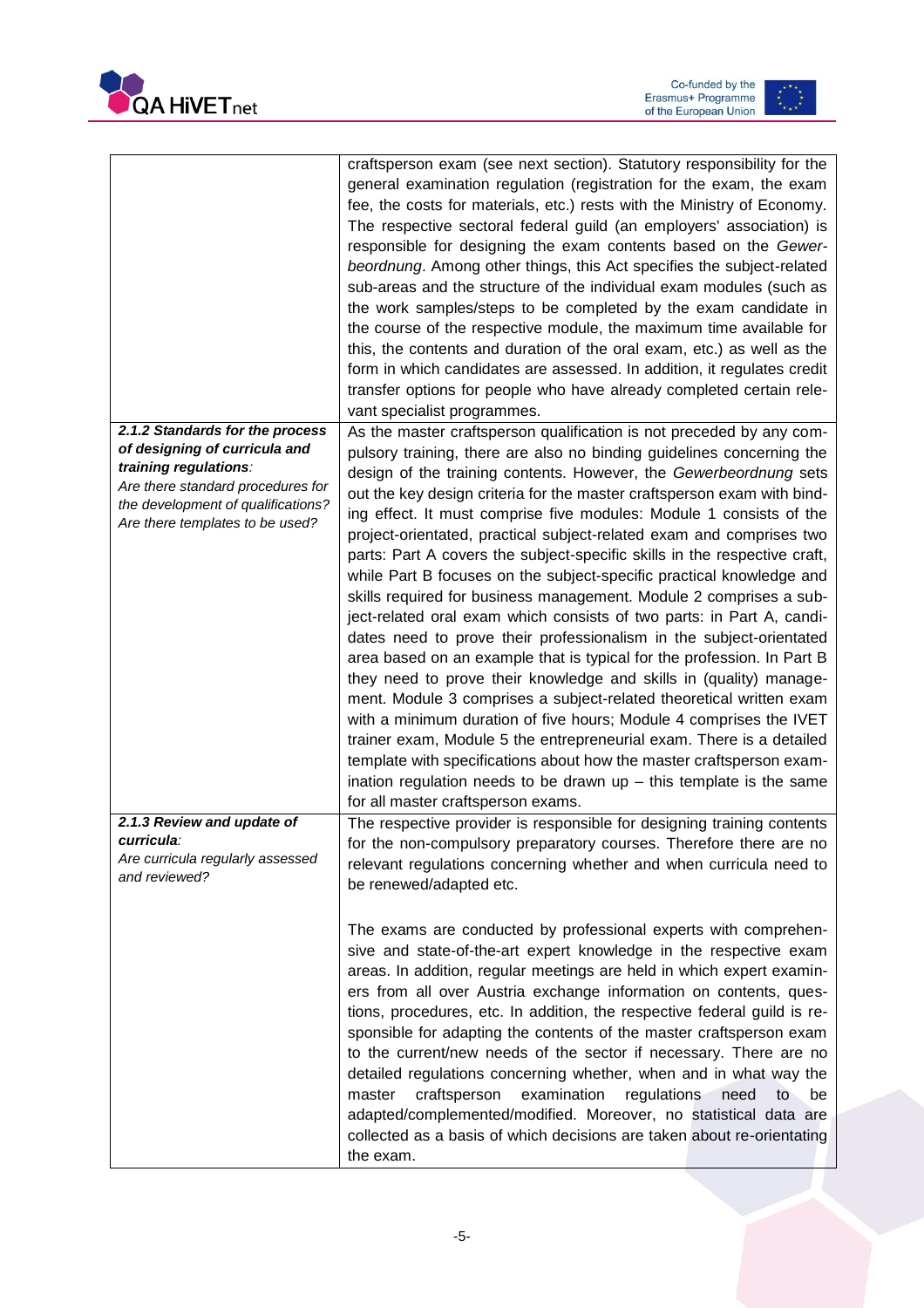

Co-funded by the<br>Erasmus+ Programme<br>of the European Union  $\frac{1}{\frac{1}{2}}$ 

| 2.1.4 Involvement of key stake-<br>holders:<br>Are stakeholders (social partners,<br>companies, sector organisations,<br>pedagogical experts, VET<br>providers, etc.) involved in the<br>design of new / in the update of<br>existing curricula/training<br>regulations? Note: If you refer to<br>stakeholder involvement in each<br>criterion, there is no need to have<br>a separate criterion for this. | The respective professional organisation in the Economic Chamber is<br>responsible for designing the contents of the master craftsperson<br>exam and updating them if necessary. The draft of the new/adapted<br>MPO is sent to a number of stakeholders involved in VET issues for<br>review, including the Chamber of Labour and the Austrian Trade Un-<br>ion Federation. Before the MPO is published, it needs to be approved<br>by the Minister of Economy.                                                                                                                                                                                                                                                                               |
|------------------------------------------------------------------------------------------------------------------------------------------------------------------------------------------------------------------------------------------------------------------------------------------------------------------------------------------------------------------------------------------------------------|------------------------------------------------------------------------------------------------------------------------------------------------------------------------------------------------------------------------------------------------------------------------------------------------------------------------------------------------------------------------------------------------------------------------------------------------------------------------------------------------------------------------------------------------------------------------------------------------------------------------------------------------------------------------------------------------------------------------------------------------|
| 2.1.5 Link to the labour market:<br>How is the curriculum linked to<br>labour market needs? How is it<br>guaranteed that the curriculum<br>complies with labour market and<br>company needs?                                                                                                                                                                                                               | As the subject-related contents of the master craftsperson exam are<br>adopted by way of an ordinance of the respective federal guild, this<br>ensures that the contents meet the respective current requirements of<br>the sector-specific labour market and its companies ("a qualification<br>from the economy for the economy"). Subject experts in the federal<br>guild define the standards to be met by the candidates to acquire the<br>qualification. The Gewerbeordnung additionally specifies that the<br>candidates prove their professionalism in the subject-oriented area<br>based on an example that is typical for the profession in the first part<br>of Module 2.                                                           |
| 2.1.6 Application of learning<br>outcome concept:<br>Are LOs used in curricula/training<br>regulations? How are they<br>defined? Which domains of<br>learning are used? Who is<br>involved in the definition and what<br>role do they have? Who is<br>involved in the design of<br>curricula/training regulations?<br>How is the cooperation<br>coordinated?                                               | At the present time, LO formulations are not yet used in the MPOs.<br>However, pilot projects have already been carried out in the course of<br>which such a formulation of training contents has been implemented<br>as one of the framework conditions for implementing the NQF, based<br>on the respective MPO, to serve as an example (such as for the<br>qualifications "master craftsman/craftswomen in motor vehicle engi-<br>neering" and "master craftsman/ craftswomen in electrical engineer-<br>ing").                                                                                                                                                                                                                             |
| 2.1.7 Information in curricula<br>and training regulations: What<br>information is provided in<br>curricula/training regulations (e.g.<br>title, duration, entry requirements,<br>learning contents, costs, etc.)?                                                                                                                                                                                         | The Gewerbeordnung sets out the structure of the master craftsper-<br>son exam contents. The general examination regulation contains the<br>organisation-related framework conditions for all master craftsperson<br>exams (such as the registration mode, the exam procedure, fees, the<br>issuing of certificates, and regulations related to the examiners).<br>The respective occupation-specific MPOs set out the detailed exam<br>contents for the subject modules (Modules 1 to 3) and refer to valid<br>legal bases for Modules 4 (IVET trainer exam) and 5 (entrepreneurial<br>exam). In addition, the MPOs also contain regulations concerning the<br>assessment of exam candidates and the repetition of negative exam<br>sections. |
|                                                                                                                                                                                                                                                                                                                                                                                                            | The entrepreneurial exam is regulated in the Entrepreneurial Exami-<br>nation Ordinance (Unternehmerprüfungsordnung), which is within the<br>sphere of competence of the Ministry of Economy and contains both<br>content-related objectives and organisational aspects of the exam<br>(fees, certificate, the waiving of the exam, etc.) (see also the section<br>"Entrepreneurial attitude and skills").                                                                                                                                                                                                                                                                                                                                     |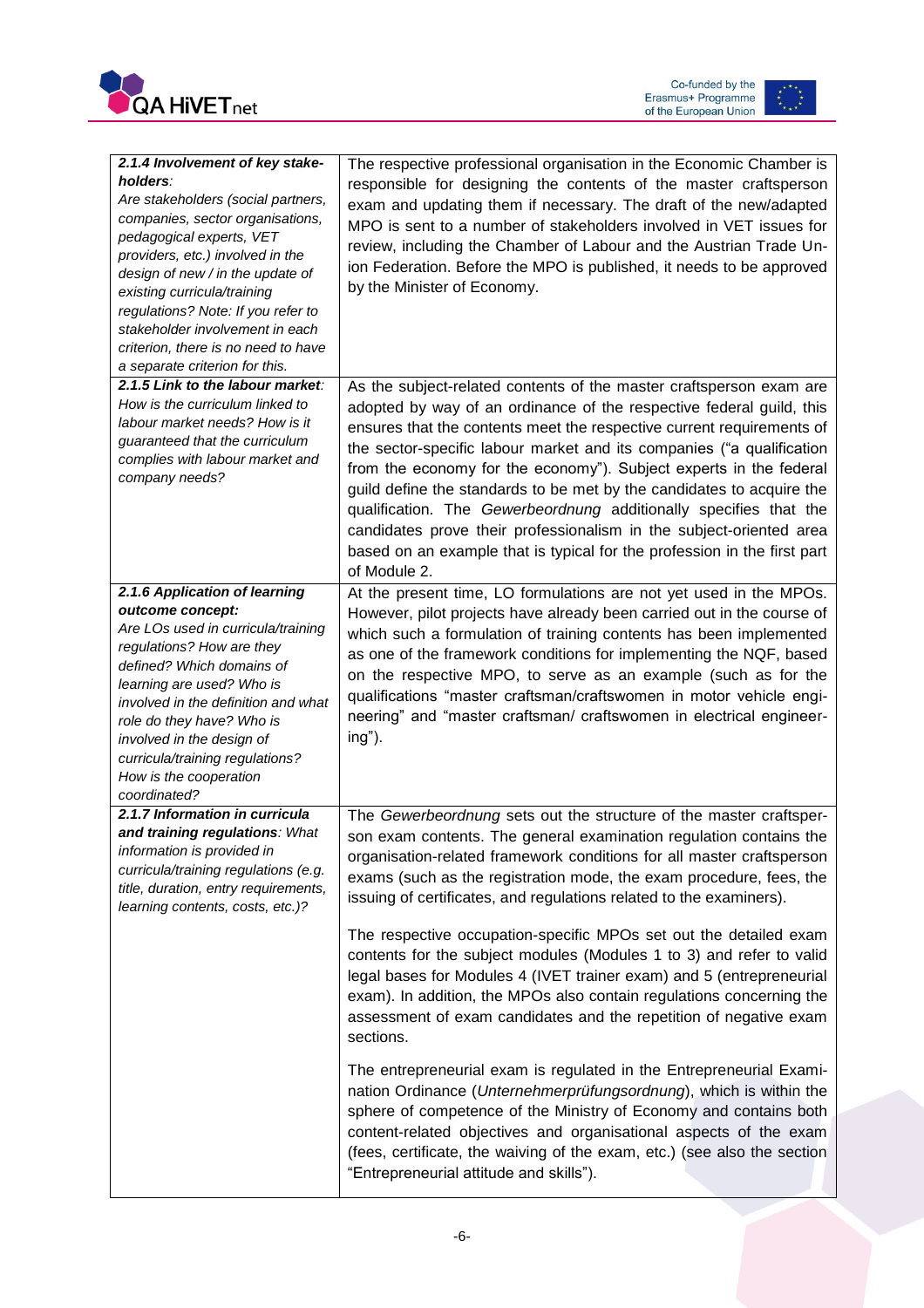



| 2.1.8 Pathways, progression<br>and bridges (permeability):<br>What does this certificate entitle<br>its holder to do (on the labour<br>market and within the education<br>system)?                                                                                                    | The sphere of competence of the Ministry of Economy also includes<br>the IVET Trainer Examination Ordinance (Ausbilderprüfungsord-<br>nung), which comprises organisational and content-related regula-<br>tions (such as the specification of training objectives based on the job<br>profile [Berufsbild], planning of the training in the company, etc.).<br>Successful graduates of a master craftsperson exam are entitled to<br>run their own business in a self-employed capacity (which they may<br>call Meisterbetrieb, i.e. master craftsperson company) and train ap-<br>prentices. Those graduates who do not want to become self-<br>employed have acquired knowledge and skills that qualify them for<br>higher-level activities and/or that can earn them higher salaries. Fur-<br>thermore, the specialist area exam of the Berufsreifeprüfung is<br>waived for graduates of the master craftsperson exam. Those who<br>want to study at a higher education establishment have the option of |
|---------------------------------------------------------------------------------------------------------------------------------------------------------------------------------------------------------------------------------------------------------------------------------------|--------------------------------------------------------------------------------------------------------------------------------------------------------------------------------------------------------------------------------------------------------------------------------------------------------------------------------------------------------------------------------------------------------------------------------------------------------------------------------------------------------------------------------------------------------------------------------------------------------------------------------------------------------------------------------------------------------------------------------------------------------------------------------------------------------------------------------------------------------------------------------------------------------------------------------------------------------------------------------------------------------------|
| 2.1.9 Entrepreneurial attitude                                                                                                                                                                                                                                                        | getting credits for certain contents of the master craftsperson exam.<br>The entrepreneurial exam is part of the master craftsperson qualifica-                                                                                                                                                                                                                                                                                                                                                                                                                                                                                                                                                                                                                                                                                                                                                                                                                                                              |
| and skills:<br>Do they play a role in the<br>curriculum? In what way are they<br>imparted?                                                                                                                                                                                            | tion. It aims to determine whether candidates understand the connec-<br>tions between the various company areas and are able to apply this<br>knowledge when setting up their own business and dealing with the<br>most frequent tasks/problems in a company. This exam imparts the<br>entrepreneurial knowledge required for exercising a trade on a self-<br>employed basis. It comprises the topics of communication and behav-<br>iour in the company and towards individuals/institutions who are not<br>part of the company; marketing; organisation; entrepreneurial legisla-<br>tion; accounting; staff leadership and human resource management.<br>The examination comprises a written and an oral section.                                                                                                                                                                                                                                                                                        |
| 2.1.10 Companies as learning<br>sites:<br>What is the share of practical<br>learning (work-based, work-place<br>learning)? How is it organised?<br>How are practical learning phases<br>quality assured? How are they<br>assessed? How are they linked to<br>the theoretical tuition? | In the preparatory courses provided by WIFI, for instance, one part of<br>instruction (depending on the occupation/sector) is held in a practice-<br>oriented way in WIFI's own laboratories or training workshops. For<br>Exam Module 2 (Part A), the Gewerbeordnung specifies that the can-<br>didates need to furnish proof of their professionalism in the subject-<br>orientated area based on an example that is typical for the profes-<br>sion. Here, the oral examination has to build on company practice<br>and orientate itself towards the occupational requirements to be<br>made on a skilled worker.<br>As training is not compulsory, there are no practical work phases in<br>the narrower meaning of the word. However, candidates for the mas-                                                                                                                                                                                                                                           |
|                                                                                                                                                                                                                                                                                       | ter craftsperson exam have generally been working in industry for<br>several years before taking the exam. As part of the exam, informally<br>acquired competences and non-formally acquired knowledge (as part<br>of the preparatory courses) are therefore certified.                                                                                                                                                                                                                                                                                                                                                                                                                                                                                                                                                                                                                                                                                                                                      |
| 2.1.11 Entry requirements:<br>Who is accepted to the<br>programme/qualifications? What<br>criteria do learners have to fulfil<br>(e.g. age, pre-qualification, etc.)?<br>Is prior learning recognised?                                                                                | The master craftsperson exam can be taken by individuals from the<br>age of 18 (regardless of previous qualifications). Usually, however,<br>the exam candidates have completed an apprenticeship or attended<br>subject-related school of intermediate vocational education<br>a<br>(berufsbildende mittlere Schule) and gathered several years of practi-<br>cal experience. Furthermore, in most cases they have attended the<br>preparatory courses for the master craftsperson exam offered by CET                                                                                                                                                                                                                                                                                                                                                                                                                                                                                                      |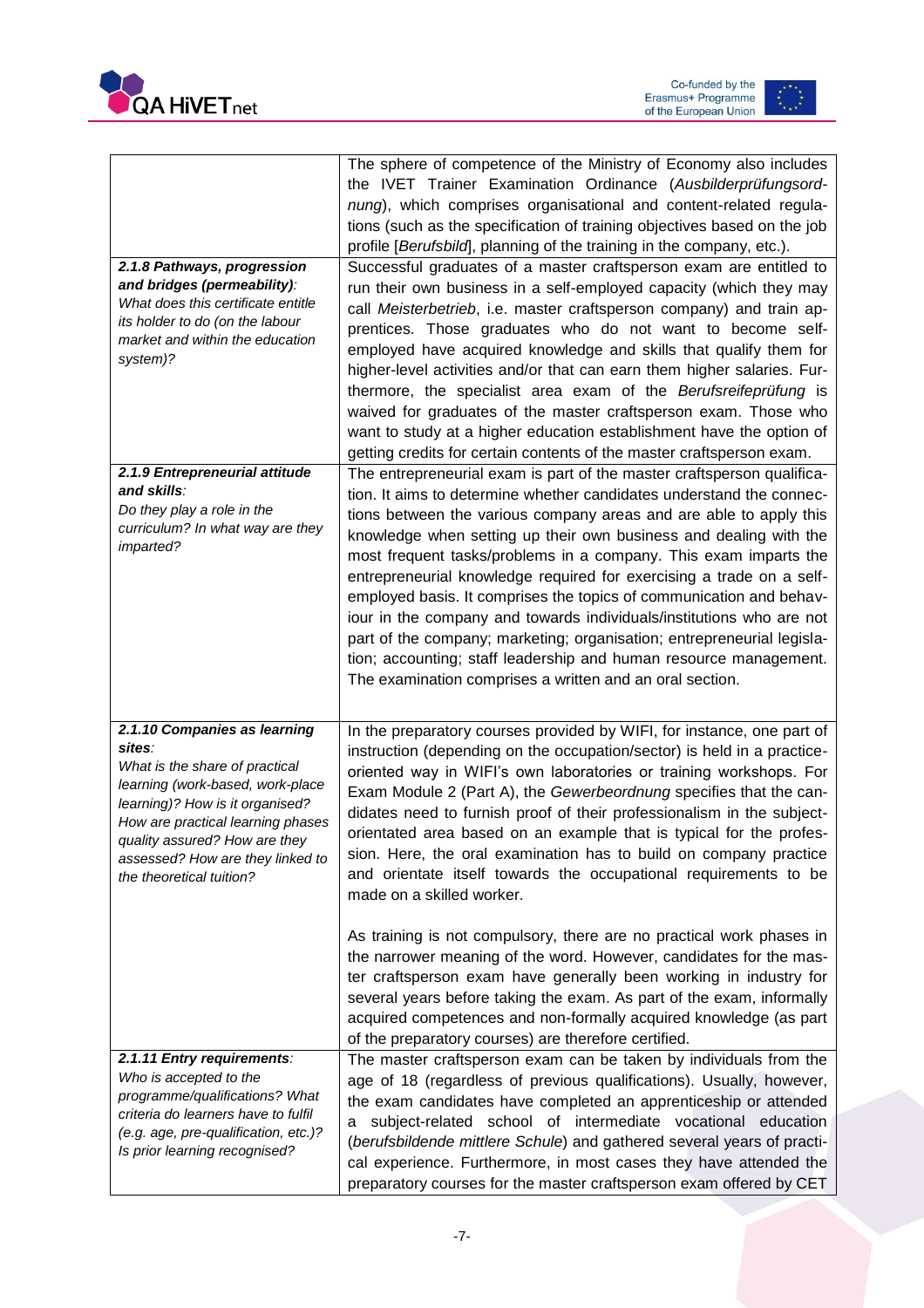



| institutions.                                                        |
|----------------------------------------------------------------------|
|                                                                      |
| Certain areas of the first two exam modules can be waived for hold-  |
| ers of a relevant apprenticeship diploma. Module 3 can be replaced   |
| by certain study programmes, Fachhochschule programmes or col-       |
| leges of higher vocational education (berufsbildende höhere Schulen) |
| specified in the exam regulation. In Modules 4 and 5, the legislator |
| has also provided for different options of recognition due to prior  |
| learning.                                                            |

### <span id="page-8-0"></span>**2.2 Implementation of tuition**

| <b>2.2.1 Teachers and trainers:</b>                                  | The largest provider of preparatory courses for the master craftsper-                                                                                                                                                                                                                                                                                                                                                                                                                                                                                                                                                                                                                                                                                                                                                                                                                                                                  |
|----------------------------------------------------------------------|----------------------------------------------------------------------------------------------------------------------------------------------------------------------------------------------------------------------------------------------------------------------------------------------------------------------------------------------------------------------------------------------------------------------------------------------------------------------------------------------------------------------------------------------------------------------------------------------------------------------------------------------------------------------------------------------------------------------------------------------------------------------------------------------------------------------------------------------------------------------------------------------------------------------------------------|
| Who can teach in the                                                 | son exam (completion of which is not mandatory but is used by almost                                                                                                                                                                                                                                                                                                                                                                                                                                                                                                                                                                                                                                                                                                                                                                                                                                                                   |
| programme leading to the                                             | all exam candidates in practice) in the non-formal area are the Insti-                                                                                                                                                                                                                                                                                                                                                                                                                                                                                                                                                                                                                                                                                                                                                                                                                                                                 |
| qualification in question? Which<br>qualifications are they required | tutes for Economic Promotion of the Federal Economic Chamber                                                                                                                                                                                                                                                                                                                                                                                                                                                                                                                                                                                                                                                                                                                                                                                                                                                                           |
| to have? Is there obligatory in-                                     | (Wirtschaftsförderungsinstitute or WIFIs). In most cases, the trainers                                                                                                                                                                                                                                                                                                                                                                                                                                                                                                                                                                                                                                                                                                                                                                                                                                                                 |
| service training for these                                           | and programme managers of the WIFI courses are skilled workers and                                                                                                                                                                                                                                                                                                                                                                                                                                                                                                                                                                                                                                                                                                                                                                                                                                                                     |
| teachers?                                                            | executives who are active in the economy, or pedagogues and experts<br>from higher education institutions. This guarantees that their level of<br>knowledge and involvement with the practice is fully up-to-date. It<br>means that the trainers also practise their work on a part-time basis as<br>far as possible. WIFI additionally offers its trainers an in-house CET<br>programme on education/didactics free of charge and a price reduction<br>for participating in certain subject-specific WIFI courses.                                                                                                                                                                                                                                                                                                                                                                                                                    |
|                                                                      | In the formal sector, candidates can prepare for the master craftsper-<br>son exam at two-year master craftsperson schools (i.e. special types<br>of schools for engineering, arts and crafts). The training of teachers<br>varies widely due to the differentiated range of subjects (such as uni-<br>versity study plus a teaching diploma, university study plus a qualifica-<br>tion for newly recruited teachers during the first two years of service,<br>etc.). With the exception of teachers of general education subjects,<br>teachers at VET schools and colleges are obliged to complete several<br>years' business practice before entering the school service. Adapting<br>the teaching at master craftsperson schools to the state of the art re-<br>quires that the teachers continually update their subject-related<br>knowledge and skills. Here the curriculum acts as a framework that<br>points the way forward. |
| 2.2.2 Equipment and tools:                                           | The participants in the WIFI preparatory courses have lecture notes                                                                                                                                                                                                                                                                                                                                                                                                                                                                                                                                                                                                                                                                                                                                                                                                                                                                    |
| Is there special equipment                                           | and learning material at their disposal which, in principle, are included                                                                                                                                                                                                                                                                                                                                                                                                                                                                                                                                                                                                                                                                                                                                                                                                                                                              |
| required for the tuition?                                            | in the tuition fee and are issued at the beginning of the event. When                                                                                                                                                                                                                                                                                                                                                                                                                                                                                                                                                                                                                                                                                                                                                                                                                                                                  |
|                                                                      | they take the master craftsperson exam, the exam candidates need to                                                                                                                                                                                                                                                                                                                                                                                                                                                                                                                                                                                                                                                                                                                                                                                                                                                                    |
|                                                                      | bear the costs for the materials and equipment required for carrying                                                                                                                                                                                                                                                                                                                                                                                                                                                                                                                                                                                                                                                                                                                                                                                                                                                                   |
|                                                                      | out the subject-specific work themselves.                                                                                                                                                                                                                                                                                                                                                                                                                                                                                                                                                                                                                                                                                                                                                                                                                                                                                              |
| 2.2.3 Teaching and training                                          | The teaching materials and documents used in the preparatory cours-                                                                                                                                                                                                                                                                                                                                                                                                                                                                                                                                                                                                                                                                                                                                                                                                                                                                    |
| materials:                                                           | es are compiled by the institutions that provide them or by the train-                                                                                                                                                                                                                                                                                                                                                                                                                                                                                                                                                                                                                                                                                                                                                                                                                                                                 |
| Who compiles these materials?                                        | ers/programme managers, taking into account the applicable exam                                                                                                                                                                                                                                                                                                                                                                                                                                                                                                                                                                                                                                                                                                                                                                                                                                                                        |
| Who guarantees that the<br>contents are relevant and up-to-          | regulation and current professional requirements.                                                                                                                                                                                                                                                                                                                                                                                                                                                                                                                                                                                                                                                                                                                                                                                                                                                                                      |
| date?                                                                |                                                                                                                                                                                                                                                                                                                                                                                                                                                                                                                                                                                                                                                                                                                                                                                                                                                                                                                                        |
|                                                                      |                                                                                                                                                                                                                                                                                                                                                                                                                                                                                                                                                                                                                                                                                                                                                                                                                                                                                                                                        |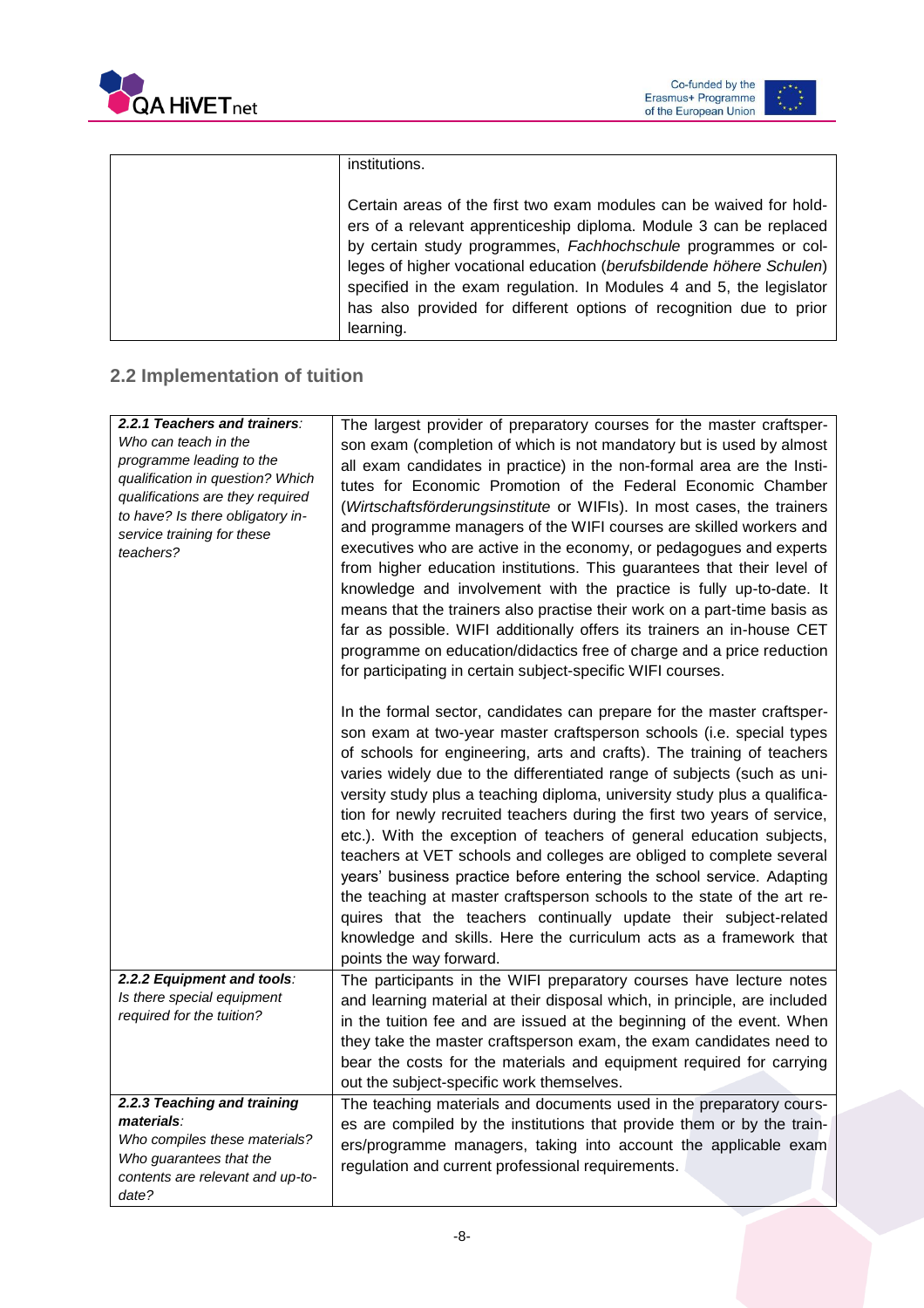



|                                                                                                                                                                                                        | According to the School Education Act (Schulunterrichtsgesetz),<br>teaching materials in the formal school sector (master craftsperson<br>schools) have to be appropriate in terms of material and presentation<br>format and suitable for pupils of the school grade concerned or need to<br>have been declared as suitable by the competent federal ministry for<br>use in the classroom. The syllabus always needs to be selected in a<br>practice-orientated manner based on the requirements and the state of<br>the art.                                                                                                           |
|--------------------------------------------------------------------------------------------------------------------------------------------------------------------------------------------------------|------------------------------------------------------------------------------------------------------------------------------------------------------------------------------------------------------------------------------------------------------------------------------------------------------------------------------------------------------------------------------------------------------------------------------------------------------------------------------------------------------------------------------------------------------------------------------------------------------------------------------------------|
| 2.2.4 Pedagogy:<br>Which teaching methods are<br>used? How much practical<br>training (in companies, but also<br>in laboratories, workshops, etc.)<br>is foreseen?                                     | The teaching methods in the non-formal area can vary depending on<br>the provider. The WIFI programmes are mostly orientated towards the<br>immediate practical use of contents and their implementation in a day-<br>to-day job routine, while teaching is partly held in in-house labs and<br>training workshops. The current learning model used at WIFI is LENA<br>("LEbendiges und NAchhaltiges Lernen" or "Lively and Sustainable<br>Learning"): This model aims to motivate the learners and promote their<br>independence. The goal is to link knowledge that already exists with<br>knowledge that has been developed recently. |
|                                                                                                                                                                                                        | Practice orientation and topicality are principles that apply to all sub-<br>jects at master craftsperson schools, which are part of the formal edu-<br>cation sector. Teaching projects are implemented in groups as prepa-<br>ration for the situation in the workplace. Elements of "blended learning"<br>help establish a link between theoretical and practical phases. Excur-<br>sions and lectures by non-school experts aim to support insight into<br>technical, company-specific and organisational connections as well as<br>the social environment of the world of work.                                                     |
| 2.2.5 Learners' support:<br>Are career guidance and/or<br>individualised and target-group<br>oriented counselling services<br>offered? What support service<br>for potential drop-outs is<br>foreseen? | Before the start of the preparatory courses, WIFI offers information<br>events. These events provide information on admission requirements,<br>the organisation and structure of the preparatory course as well as<br>options for financial support. Another part is a self-assessment test,<br>which covers the course participants' current level of knowledge, and a<br>guidance talk that builds on the test result.                                                                                                                                                                                                                 |

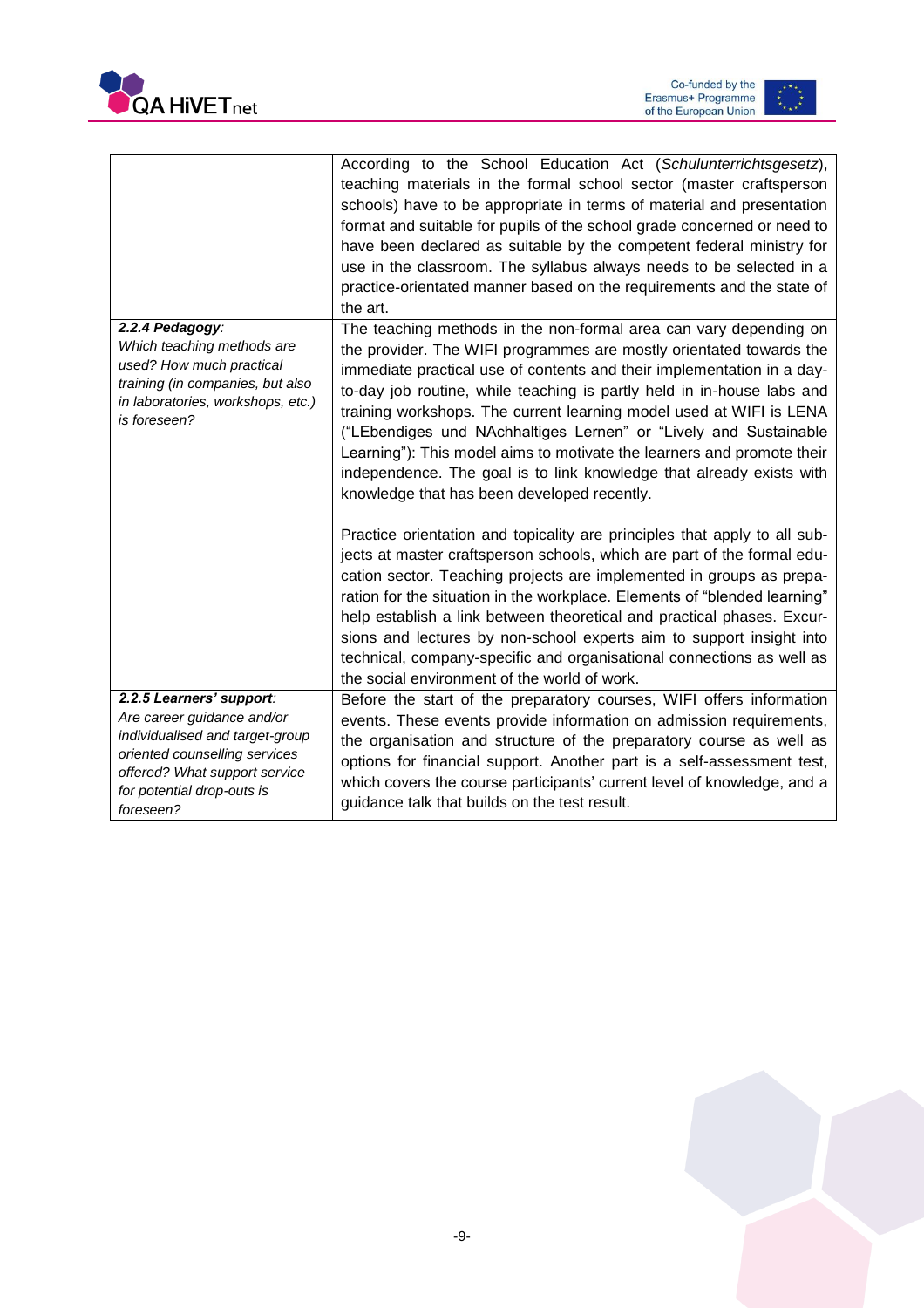

Co-funded by the<br>Erasmus+ Programme<br>of the European Union  $\begin{bmatrix} 1 & 0 \\ 0 & 1 \end{bmatrix}$ 

#### <span id="page-10-0"></span>**2.3 Assessment**

| 2.3.1 Examiners:<br>Who is involved in the exam<br>(single examiners/group of<br>examiners)? What<br>qualifications/which<br>(professional) background are<br>examiners required to have? Are<br>they allowed to teach as well?<br>How are they selected? How is<br>their work assessed/monitored? | The examiners are appointed by the head of the office responsible for<br>the master craftsperson exam and need to be experts in one of the<br>disciplines examined and active in professional practice. All examin-<br>ers need to promise orally or in writing to the head of the office of the<br>master craftsperson exam that they will exercise their position con-<br>scientiously and impartially. Training programmes to prepare exam-<br>iners are offered either directly by the offices responsible for the mas-<br>ter craftsperson exam, via the WIFIs, or via the federal or regional<br>professional organisations. In most cases these programmes focus<br>on the organisational and pedagogical section. The examiner training<br>concerning the subject-specific section is offered by several profes-<br>sional organisations: This training deals especially with subject-spe-<br>cific issues, the level of the questions, the state of the art, and as-<br>sessment rules. |
|----------------------------------------------------------------------------------------------------------------------------------------------------------------------------------------------------------------------------------------------------------------------------------------------------|--------------------------------------------------------------------------------------------------------------------------------------------------------------------------------------------------------------------------------------------------------------------------------------------------------------------------------------------------------------------------------------------------------------------------------------------------------------------------------------------------------------------------------------------------------------------------------------------------------------------------------------------------------------------------------------------------------------------------------------------------------------------------------------------------------------------------------------------------------------------------------------------------------------------------------------------------------------------------------------------------|
|                                                                                                                                                                                                                                                                                                    | If exam candidates also want to take the IVET trainer exam as part of<br>the master craftsperson exam, at least one member of the examina-<br>tion committee needs to meet the requirements set out in the Voca-<br>tional Training Act (Berufsausbildungsgesetz), i.e. as well as the re-<br>quired subject-related knowledge, either training practice of at least<br>three years plus an apprenticeship diploma or training practice of at<br>least six years).                                                                                                                                                                                                                                                                                                                                                                                                                                                                                                                               |
| 2.3.2 Entry requirement:<br>Who has access to the exam?<br>Do candidates have to fulfil<br>certain requirements (e.g. age,<br>pre-qualification, etc.)? Is prior<br>learning recognised?                                                                                                           | Every person from the age of 18 is entitled to take a master crafts-<br>person exam (regardless of previous qualifications). De facto, almost<br>all candidates boast a professional qualification plus several years of<br>practical professional experience. Almost all exam candidates have<br>also completed (non-compulsory) preparatory courses beforehand.<br>Credit transfer for prior learning is regulated in the ordinances (cf. the<br>text above).                                                                                                                                                                                                                                                                                                                                                                                                                                                                                                                                  |
| 2.3.3 Standards (KSC):<br>Who defines the standards?<br>How are they linked to the LOs?<br>How are they linked to the labour<br>market? Are assessment criteria<br>based on LOs and to what extent<br>are they used in the assessment<br>process?                                                  | The respective federal guild designs the actual contents of the sub-<br>ject-specific section of the master craftsperson exam; therefore the<br>design is closely associated with current developments in the labour<br>market and the needs of companies.                                                                                                                                                                                                                                                                                                                                                                                                                                                                                                                                                                                                                                                                                                                                       |
| 2.3.4 Transparency of<br>processes, assessment<br>instruments, evaluation<br>criteria:<br>Is it necessary to make this<br>information public?                                                                                                                                                      | All relevant legal provisions concerning the contents, structure and<br>design of the master craftsperson exam can be found in the current<br>legal documents on which they based and are generally accessible<br>on the internet.                                                                                                                                                                                                                                                                                                                                                                                                                                                                                                                                                                                                                                                                                                                                                               |
| 2.3.5 Appropriateness of<br>assessment procedures:<br>Which/How many assessment<br>methods/instruments are used?<br>Do they correspond to real work-<br>life situations?                                                                                                                           | The Gewerbeordnung specifies that the competent federal guild<br>needs to specify the syllabus of the master craftsperson exam by<br>taking into consideration the characteristic craft-related knowledge,<br>abilities and experience that are required to practise the trade. In<br>addition, candidates in Exam Module 2 (Part A) need to prove their<br>professionalism in the subject-orientated area based on an example<br>that is typical for the profession. Here, the oral examination needs to                                                                                                                                                                                                                                                                                                                                                                                                                                                                                        |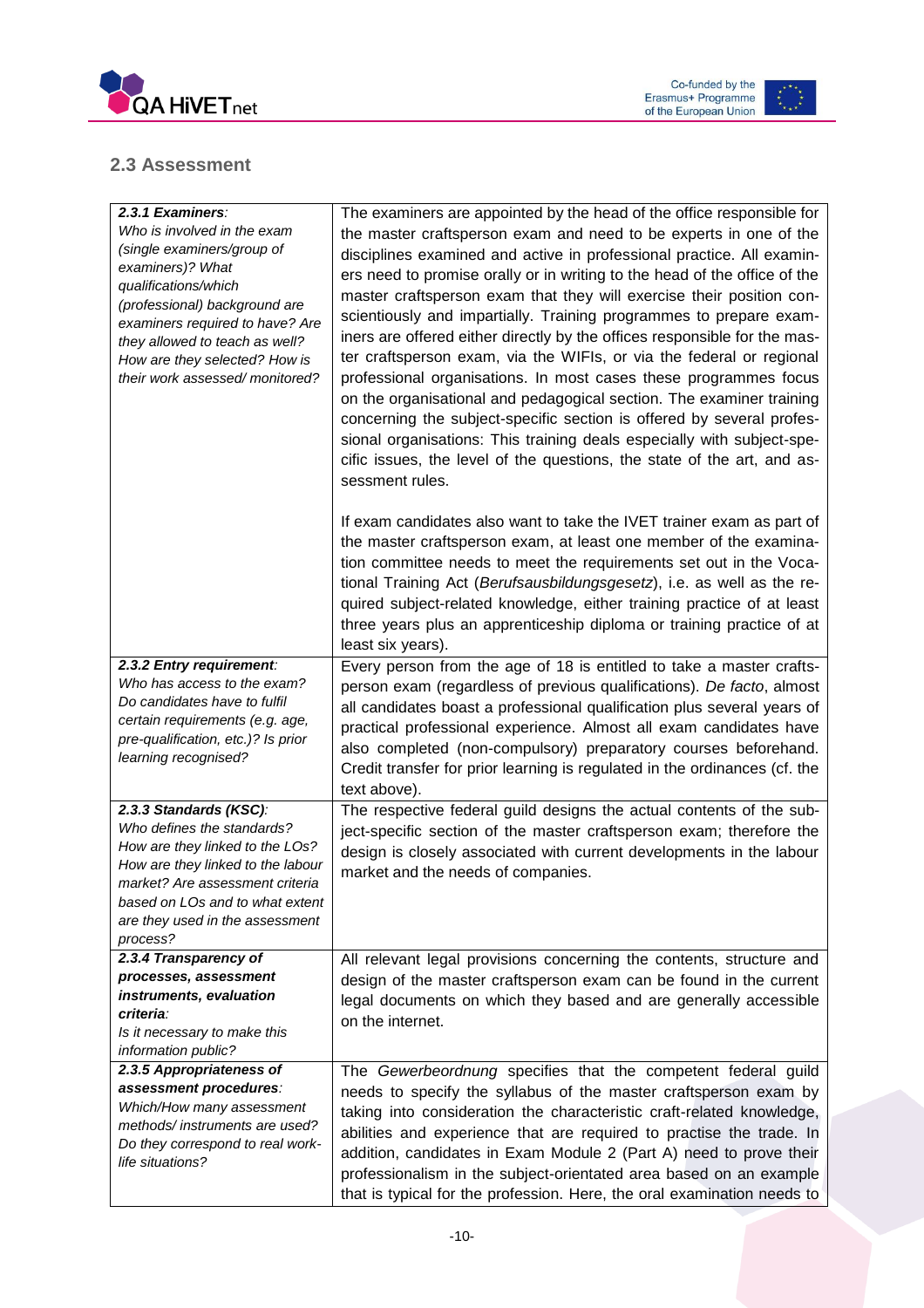



|                                                        | be developed from company practice and to orientate itself towards     |
|--------------------------------------------------------|------------------------------------------------------------------------|
|                                                        | the occupational requirements made on a skilled worker. The exam-      |
|                                                        | iners need to be experts in one of the disciplines examined and ac-    |
|                                                        | tive in professional practice.                                         |
| 2.3.6 Competent institution:                           | The master craftsperson exams are carried out by the offices respon-   |
| Who is in charge of the                                | sible for the master craftsperson exam. These are set up in the eco-   |
| assessment? What rights does<br>this institution have? | nomic chambers but act in the sphere of competence delegated to        |
|                                                        | them on behalf of the Ministry of Economy. The office responsible for  |
|                                                        | the master craftsperson exam organises the implementation of the       |
|                                                        | master craftsperson exam (such as the appointment of exam commit-      |
|                                                        | tee members). Furthermore, upon successful completion of a mod-        |
|                                                        | ule, it issues the respective modular exam certificate and, upon sub-  |
|                                                        | mission of all required modular certificates by the exam candidate, it |
|                                                        | issues the related master craftsperson certificate.                    |
| 2.3.7 Complaint management:                            | A transcript needs to be drawn up regarding the exam procedure and     |
| Is it possible to view the                             | the consultation of the exam committee and signed by all examiners.    |
| assessment results? What can                           | The examinee needs to be informed in writing of the result of the      |
| learners do if they do not agree                       | written exam by the office responsible for the master craftsperson     |
| with the assessment?                                   | exam. Upon their request, exam applicants need to be allowed to        |
|                                                        | view the assessment of their written exam papers at the office re-     |
|                                                        | sponsible for the master craftsperson exam within one year. The oral   |
|                                                        | section of the exam needs to be taken in front of the entire commit-   |
|                                                        | tee. The exam applicant needs to be informed of the result of the      |
|                                                        | exam by the chairperson in front of the entire committee. The exami-   |
|                                                        | nee has no right to appeal against the committee's decision.           |

# <span id="page-11-0"></span>**3. EVALUATION**

#### <span id="page-11-1"></span>**Monitoring process**

| 1. Internal evaluation:<br>Statistical data on drop-outs and<br>failure rates, satisfaction rate of<br>individuals and employers with<br>programme, the examination and<br>the acquired skills/competences;<br>results of complaint<br>management. Are the results of<br><i>internal evaluation measure</i><br>made public? | Every year the economic chambers publish figures and statistics<br>about the master craftsperson exams on their websites. These in-<br>clude data concerning the number of exam attempts by module, sec-<br>tor, gender and province, as well as information on exam success<br>rates. |
|-----------------------------------------------------------------------------------------------------------------------------------------------------------------------------------------------------------------------------------------------------------------------------------------------------------------------------|----------------------------------------------------------------------------------------------------------------------------------------------------------------------------------------------------------------------------------------------------------------------------------------|
| 2. External evaluation:                                                                                                                                                                                                                                                                                                     | Every year Statistics Austria publishes detailed statistics on educa-                                                                                                                                                                                                                  |
| Information on occupation                                                                                                                                                                                                                                                                                                   | tion. These also include figures on completed master craftsperson                                                                                                                                                                                                                      |
| obtained by individuals after                                                                                                                                                                                                                                                                                               | exams. The annually updated ibw publication "Survey of Apprentice-                                                                                                                                                                                                                     |
| completion of training, according                                                                                                                                                                                                                                                                                           | ship Training" also contains graduation figures and success rates for                                                                                                                                                                                                                  |
| to type of training and individual                                                                                                                                                                                                                                                                                          | the master craftsperson exam. Evaluations of unemployment statis-                                                                                                                                                                                                                      |
| criteria (transition), type of                                                                                                                                                                                                                                                                                              | tics broken down by educational attainment are made available via a                                                                                                                                                                                                                    |
| employment. Are the results of                                                                                                                                                                                                                                                                                              | Public Employment Service Austria database and also provide infor-                                                                                                                                                                                                                     |
| external evaluation measure                                                                                                                                                                                                                                                                                                 | mation on the labour market situation of master craftsperson exam                                                                                                                                                                                                                      |
| made public?                                                                                                                                                                                                                                                                                                                | graduates.                                                                                                                                                                                                                                                                             |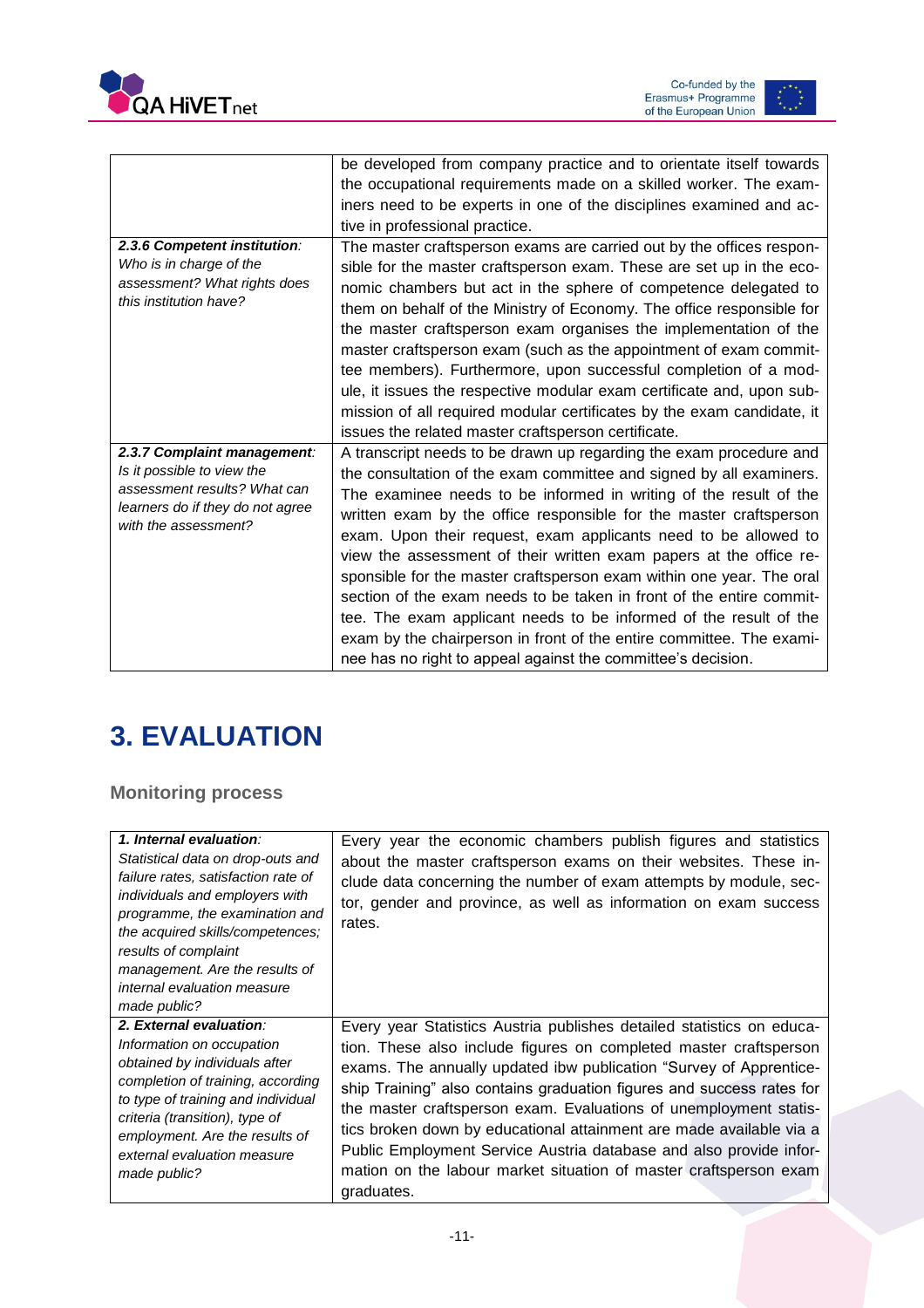



### <span id="page-12-0"></span>**4. REVIEW**

#### <span id="page-12-1"></span>**Conclusions**

Where a need to update the master craftsperson examination regulation is perceived by the competent federal guilds, an amendment to the regulation can be initiated. This amendment process involves all relevant stakeholders (Ministry of Economy, professional organisations, the Austrian Federal Economic Chamber, adult learning establishments, etc.), contributing to a general consensus. Those adult learning establishments that provide preparatory courses regularly adapt their courses to changes in contents, a process in which they orientate themselves – as do the federal guilds – towards current labour market requirements. This comprehensive quality assurance process has proven successful. The master craftsperson training is one of the qualifications that are in great demand on this country's labour market.

This qualification also takes into account the latest developments in educational policy: Hence, for example, the master craftsperson exam was modularised in the course of the 2002 Amendment to the Trade, Commerce and Industry Regulation Act (*Gewerbeordnung*), which provides the option of awarding credits in individual modules for knowledge acquired at school and/or in company practice, among other things. Moreover, at this point, mention must be made of the pilot projects mentioned above. In the course of these, by way of example, learning outcome-orientated formulations of the contents of master craftsperson exams have been implemented as a contribution towards the forthcoming NQF implementation.

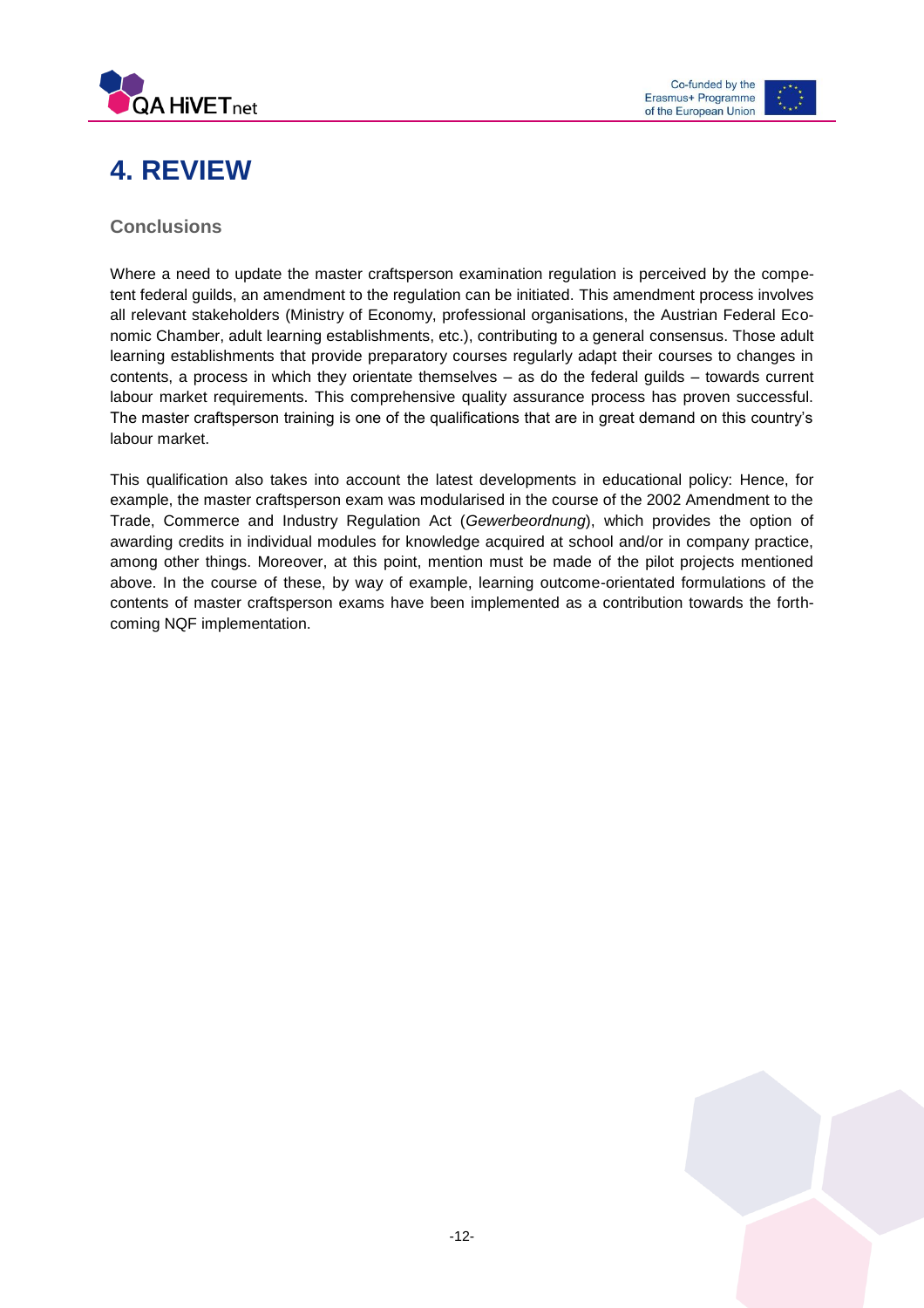

### <span id="page-13-0"></span>**Example 2: WIFI-Fachakademie**

The qualification group "WIFI Fachakademie" **in a nutshell**:

| Qualification awarding body | Wirtschaftsförderungsinstitut (WIFI)<br>CET provider institute of the Economic Chamber                                                                 |
|-----------------------------|--------------------------------------------------------------------------------------------------------------------------------------------------------|
| Legal basis                 | This qualification is not legally regulated; it is a qualification de-<br>fined by WIFI.                                                               |
| NQF-level / EQF-level       | Not yet allocated                                                                                                                                      |
| <b>ISCED-2011</b>           | Not classified in ISCED, as it has no legal basis                                                                                                      |
| Qualification focus         | Specialist training for holder of a (primarily) technical VET quali-<br>fication, acquisition of entrepreneurial and in-company trainer<br>competences |
| Entitlements                | Setting up a company, training apprentices, replaces specialist<br>area exam of Berufsreifeprüfung examination (entry requirement<br>for universities) |

With the Specialist Academy (*Fachakademie*, FA), the Institutes for Economic Promotion (*Wirtschaftsförderungsinstitute*, WIFIs, i.e. the CET providers of the Austrian Economic Chambers) offer part-time four-semester CET programmes for holders of VET qualifications (apprenticeship diploma, certificate of a school for intermediate vocational education) primarily in the technical area; these FA programmes also include the entrepreneurial examination and IVET trainer examination. The FA prepares people for work as specialist skilled workers, middle-tier executives and entrepreneurs. The programme is geared towards complex, interdisciplinary professional tasks, with contents based essentially on the three pillars of "further personal development", "specialist qualification", and "fundamentals of business management". FA graduates are awarded the title "Diplomierter Fachwirt/Diplomierte Fachwirtin" or "Diplomierter Fachtechniker/Diplomierte Fachtechnikerin". At present (as of April 2015) FAs are provided in the specialist areas of Applied Computer Science, Automation Engineering, Manufacturing Engineering and Production Management, Interior Design, Construction and Product Design, Marketing and Management, Media Informatics and Media Design. Successful completion of the FA replaces the specialist area exam of the *Berufsreifeprüfung*.

The presentation of the quality assurance (QA) mechanism follows the **lifecycle of the qualification**, i.e. from the needs analysis to the review of the qualification.

In order to structure the information provided the four phases of the **European Quality Assurance Reference Framework (EQARF)<sup>2</sup>** were taken:

Phase 1: planning Phase 2: implementation Phase 3: evaluation Phase 4: review

 $\overline{\phantom{a}}$ 

 $^{2}$ ) The EQARF is a reference instrument to help Member States and VET providers to promote and monitor continuous improvement of their VET systems and/or VET provision based on common European references (cf. [http://www.eqavet.eu/gns/policy-context/european-quality-assurance-reference-framework.aspx\)](http://www.eqavet.eu/gns/policy-context/european-quality-assurance-reference-framework.aspx).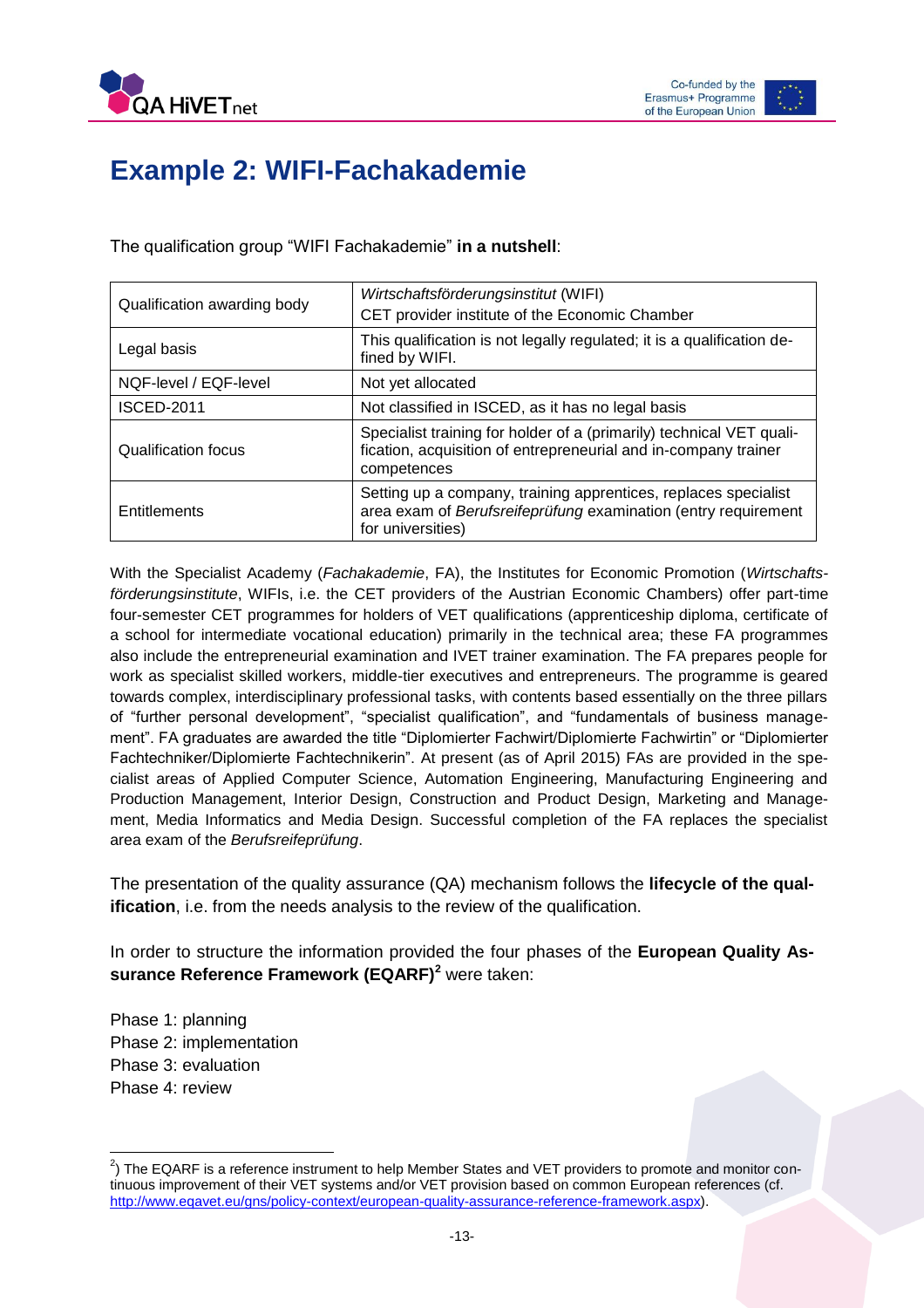



### <span id="page-14-0"></span>**1. PLANNING**

### <span id="page-14-1"></span>**Needs analysis**

| 1. Labour market information:<br>Do you collect data at this stage of<br>the qualification development<br>process? If so which data? How<br>do you collect data? Who is in<br>charge of collecting data? Are<br>stakeholders involved? What are<br>the roles of companies and of<br>business organisations? | "WIFI Osterreich Bildungsmanagement", the development and coor-<br>dination body for all Institutes for Economic Promotion (WIFIs) in<br>Austria, regularly develops new education and training products for<br>every business area (technology, management, languages, etc.) that<br>are in demand on the market. Around twenty percent of the pro-<br>grammes are newly developed every year and adapted to the current<br>demand of the economy. All the other courses and programmes are<br>adapted and revised at least once a year. Market observations are<br>conducted regularly, and experience reports by interested students,<br>companies and graduates of ongoing programmes are collected. In<br>addition, studies are commissioned during which various research<br>institutes (such as Gallup) interview employers, employees, experts,<br>etc. about various topics. |
|-------------------------------------------------------------------------------------------------------------------------------------------------------------------------------------------------------------------------------------------------------------------------------------------------------------|---------------------------------------------------------------------------------------------------------------------------------------------------------------------------------------------------------------------------------------------------------------------------------------------------------------------------------------------------------------------------------------------------------------------------------------------------------------------------------------------------------------------------------------------------------------------------------------------------------------------------------------------------------------------------------------------------------------------------------------------------------------------------------------------------------------------------------------------------------------------------------------|
|                                                                                                                                                                                                                                                                                                             | The development of the FA in 1992 was preceded by an inventory<br>consisting of part-time CET programmes available for apprenticeship<br>graduates at that time. Most of them were "evening schools" (such as<br>colleges of engineering, colleges of business administration), which -<br>from the viewpoint of WIFI - mainly covered theoretical know-how,<br>whereas FAs have deliberately linked theory and modern-day prac-<br>tice with a focus on career guidance.                                                                                                                                                                                                                                                                                                                                                                                                             |
| 2. Justification:<br>Is it necessary to justify the<br>introduction of a new<br>programme/qualification or update<br>an existing one? Who is in charge<br>of the justification/motivation<br>report? Are stakeholders<br>involved?                                                                          | For WIFI as an education and training provider of the Federal Eco-<br>nomic Chamber, market needs are ultimately decisive for develop-<br>ing/adapting qualification offerings. The original idea in the course of<br>developing the FA in 1992 was to offer apprenticeship graduates a<br>further step in their educational career (under the motto "A career<br>with apprenticeship"). Both at that time, and also for the FA pro-<br>grammes that were created later, non-traditional job profiles (for<br>which different qualification pathways already existed) have been<br>selected deliberately. Therefore the development of the FA aimed to<br>provide a completely new part-time specialist programme for Aus-<br>tria's CET market.                                                                                                                                      |
| 3. Piloting / pre-testing:<br>Is there a pilot stage before the<br>qualification is "formally"<br>introduced? If so, who is involved<br>in this phase? How is the<br>qualification<br>tested/piloted/evaluated? What<br>does this pilot phase involve?<br>What consequences does this<br>have?              | A pilot phase in the narrower sense of the term (that is, defined as<br>"pilot training/school pilot project) is not foreseen when a new FA<br>specialist area is introduced. As the WIFI's qualification programmes<br>are strongly market-orientated (that is, geared towards the interests<br>of potential participants and/or the economy), demand is decisive for<br>maintaining/modifying/re-orientating them. The WIFI-Fachakademie<br>is a so-called non-formal qualification, which means it is not legally<br>regulated. Consequently, any changes (such as to the curriculum,<br>assessment procedure, etc.) can be realised very quickly.                                                                                                                                                                                                                                 |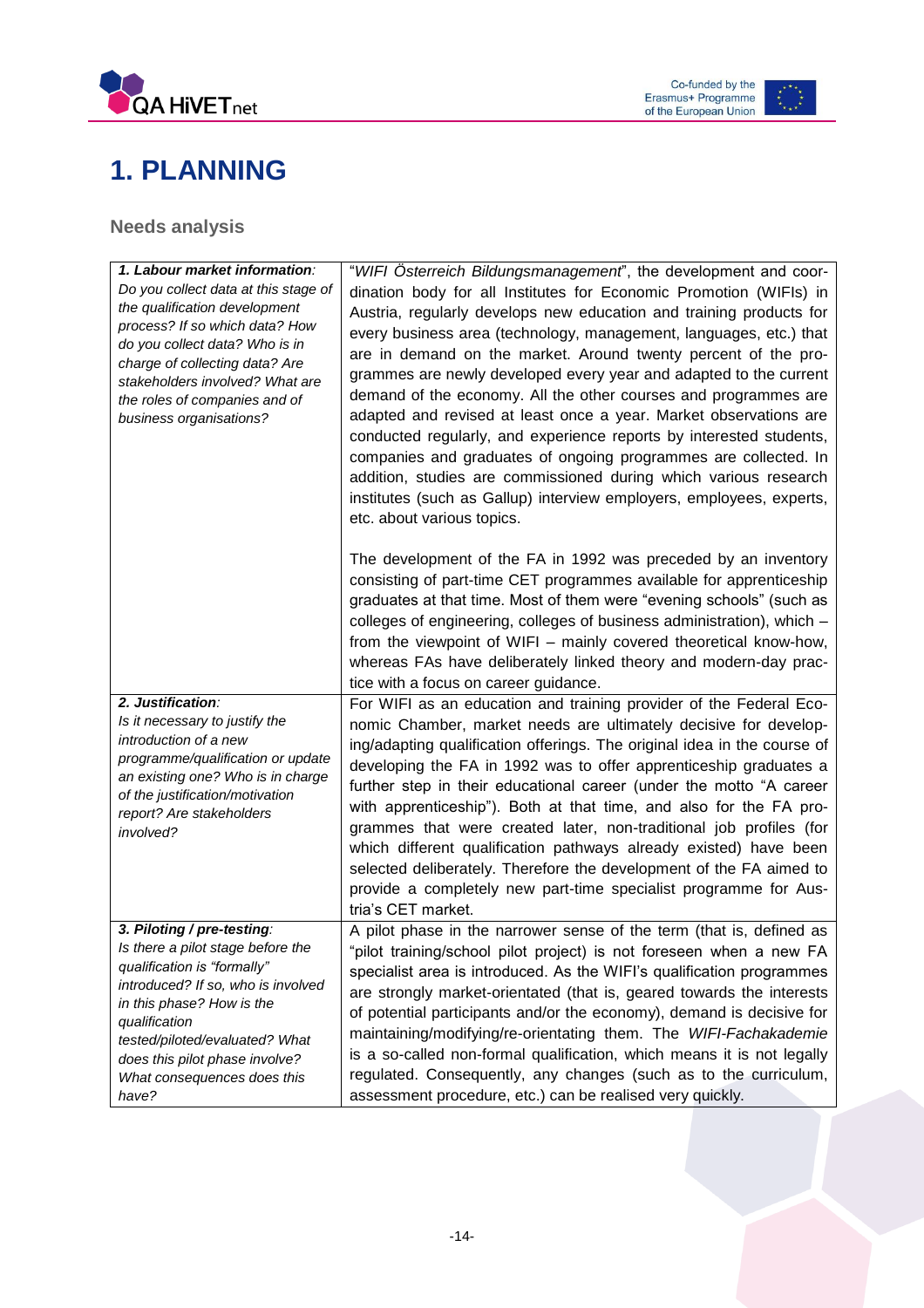



# <span id="page-15-0"></span>**2. IMPLEMENTATION**

#### <span id="page-15-1"></span>**2.1 Design of new and updating of existing curricula and trainings regulations**

| 2.1.1 Legal basis / competent<br>authority:<br>Who is responsible for the design<br>of the curriculum/training<br>regulation? What exactly is legally<br>regulated (examination areas,<br>KSC standards, etc.)?<br>2.1.2 Standards for the process<br>of designing of curricular and<br>training regulations:<br>Are there standard procedures for<br>the development of qualifications?<br>Are there templates to be used? | "WIFI Österreich Bildungsmanagement" is responsible for curriculum<br>development. A general WIFI examination regulation is in force for<br>the organisation of exams at the WIFIs. This is defined by the Presid-<br>ing Committee of the Austrian Federal Economic Chamber and<br>brought to the attention of the Ministry of Economy. In addition, provi-<br>sions concerning implementation have been adopted that set out the<br>content and duration of the final exams in the individual FA specialist<br>areas and are also drawn up by the Economic Chamber and WIFI.<br>There is no nationwide uniform catalogue of questions as the exam<br>syllabus is continually adapted to current economic conditions. Cur-<br>ricula are also orientated towards the latest economic and industrial<br>developments with a focus on career guidance. Only the exam mo-<br>dalities are defined in a binding manner in the WIFI examination<br>regulation. |
|-----------------------------------------------------------------------------------------------------------------------------------------------------------------------------------------------------------------------------------------------------------------------------------------------------------------------------------------------------------------------------------------------------------------------------|------------------------------------------------------------------------------------------------------------------------------------------------------------------------------------------------------------------------------------------------------------------------------------------------------------------------------------------------------------------------------------------------------------------------------------------------------------------------------------------------------------------------------------------------------------------------------------------------------------------------------------------------------------------------------------------------------------------------------------------------------------------------------------------------------------------------------------------------------------------------------------------------------------------------------------------------------------|
| 2.1.3 Review and update of<br>curricula:<br>Are curricula regularly assessed<br>and reviewed?                                                                                                                                                                                                                                                                                                                               | The contents of the latest WIFI course programmes are revised and<br>updated at least once a year. The training content and syllabus is<br>discussed and coordinated in regular meetings of the course man-<br>agement team, teachers and examiners. Since their establishment,<br>FAs have undergone a steady process of adaptation and reposition-<br>ing in terms of content. Over the course of time, FAs have reduced<br>their specialist areas considerably because the education system and<br>consequently demand from participants and the economy have<br>changed.                                                                                                                                                                                                                                                                                                                                                                               |
| 2.1.4 Involvement of key stake-<br>holders:<br>Are stakeholders (social partners,<br>companies, sector organisations,<br>pedagogical experts, VET<br>providers, etc.) involved in the<br>design of new / in the update of<br>existing curricula/training<br>regulations? Note: If you refer to<br>stakeholder involvement in each<br>criterion, there is no need to have<br>a separate criterion for this.                  | The WIFIs - in their capacity as CET establishments of the economic<br>chambers - translate current economic and technical developments<br>in the labour market and the needs both of employers and employees<br>into (continuing) education and training programmes. In this work,<br>they cooperate closely with companies, HR managers, ministries,<br>higher education institutions (HEIs), etc.                                                                                                                                                                                                                                                                                                                                                                                                                                                                                                                                                       |
| 2.1.5 Link to the labour market:<br>How is the curriculum linked to<br>labour market needs? How is it<br>guaranteed that the curriculum<br>complies with labour market and<br>company needs?                                                                                                                                                                                                                                | WIFI sees itself as a service organisation in the field of vocational<br>education and training (VET) and continuing education and training<br>(CET) on behalf of Austria's economy. In order to meet this objective,<br>WIFI maintains regular contact with entrepreneurs and HR managers.<br>The teaching is as practice-orientated as possible. Many of the lec-<br>turers/teachers at the WIFIs are practitioners from industry. The ex-<br>aminers are also experts with practical experience and know-how on<br>pedagogical matters and exam implementation. As the FAs are de-<br>signed as part-time programmes and learners therefore continue their<br>professional activities while taking part in the training, they can apply<br>the recently learned contents directly in the practical work environ-                                                                                                                                        |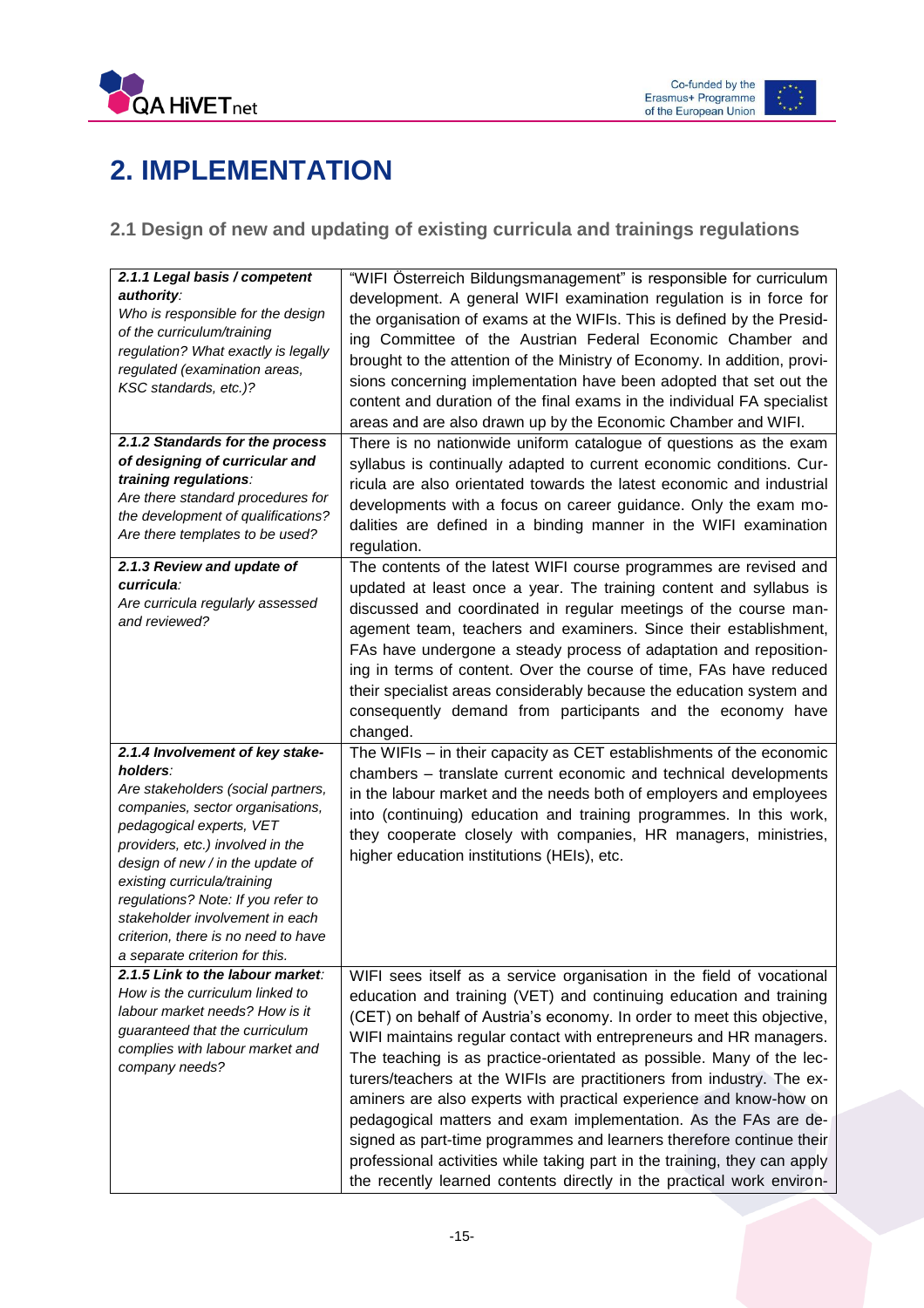



|                                                                                                                                                                                                                                                                                                                                                              | ment of their company. Specifically equipped laboratories and teach-<br>ing workshops are at their disposal for the practice-orientated part of<br>the training.                                                                                                                                                                                                                                                                                                                                                                                                                                                                             |
|--------------------------------------------------------------------------------------------------------------------------------------------------------------------------------------------------------------------------------------------------------------------------------------------------------------------------------------------------------------|----------------------------------------------------------------------------------------------------------------------------------------------------------------------------------------------------------------------------------------------------------------------------------------------------------------------------------------------------------------------------------------------------------------------------------------------------------------------------------------------------------------------------------------------------------------------------------------------------------------------------------------------|
| 2.1.6 Application of learning<br>outcome concept:<br>Are LOs used in curricula/training<br>regulations? How are they<br>defined? Which domains of<br>learning are used? Who is<br>involved in the definition and what<br>role do they have? Who is<br>involved in the design of<br>curricula/training regulations?<br>How is the cooperation<br>coordinated? | At the present time, LO formulations are not yet used in the FA cur-<br>ricula. However, pilot projects have been launched with the objective<br>of describing the training contents based on LOs (such as for the<br>curriculum of the Automation Engineering Fachakademie pro-<br>gramme). Trainers, examiners, course designers, WIFI representa-<br>tives, and researchers are involved in these pilot projects. They all<br>participate actively in the LO description process, which is accompa-<br>nied by researchers.                                                                                                               |
| 2.1.7 Information in curricula<br>and training regulations: What<br>information is provided in<br>curricula/training regulations (e.g.<br>title, duration, entry requirements,<br>learning contents, costs, etc.)?                                                                                                                                           | Publicly accessible course materials and documents are available for<br>each of the FA programmes. They also include general information<br>on the training, such as the course title, the objective of the training,<br>and the title awarded to graduates. These publications also contain<br>information on the target group and access requirements for the train-<br>ing, the programme structure and the allocation of hours per subject,<br>training contents, methodology and didactics, and exam modalities.<br>In addition, they include information on financial aspects of the train-<br>ing, such as costs and funding options. |
|                                                                                                                                                                                                                                                                                                                                                              | The general WIFI examination regulation includes binding information<br>on the forms of exams, the exam committee, registration and admis-<br>sion to the exam, the exam syllabus, the exam procedure, and the<br>determination of the exam result, certificates and exam fee, which<br>apply to all exams held at the WIFIs. The provisions concerning im-<br>plementation at the individual specialist FA areas contain specific<br>information about the final exams (contents and duration).                                                                                                                                             |
| 2.1.8 Pathways, progression<br>and bridges (permeability):<br>What does this certificate entitle<br>its holder to do (on the labour<br>market and within the education<br>system)?                                                                                                                                                                           | The FA graduates are awarded the title "Diplomierte/r Fachwirt/in" or<br>"Diplomierte/r Fachtechniker/in". This qualification replaces the spe-<br>cialist area exam as a part of the Berufsreifeprüfung as well as the<br>entrepreneurial exam and IVET trainer exam. The FA training pre-<br>pares people for work as specialist skilled workers, middle-tier execu-<br>tives and entrepreneurs.                                                                                                                                                                                                                                           |
| 2.1.9 Entrepreneurial attitude<br>and skills:<br>Do they play a role in the<br>curriculum? In what way are they<br>imparted?                                                                                                                                                                                                                                 | The fields of business planning, organisation, human resources, ac-<br>counting, law, and marketing as well as the entrepreneurial exam<br>form an integral element of all FA programmes. These course con-<br>tents impart the ability to understand business administration pro-<br>cesses in the company and their incorporation in the business envi-<br>ronment.                                                                                                                                                                                                                                                                        |
| 2.1.10 Companies as learning<br>sites:<br>What is the share of practical<br>learning (work-based, work-place<br>learning)? How is it organised?<br>How are practical learning phases<br>quality assured? How are they<br>assessed? How are they linked to<br>the theoretical tuition?                                                                        | Specifically equipped laboratories and teaching workshops are at the<br>students' disposal for the practice-orientated part of the training.<br>Training is deliberately geared towards complex, interdisciplinary<br>professional tasks and current labour market requirements. For ex-<br>ample, training as part of the FA for Automation Engineering is con-<br>ducted using state-of-the-art industrial components; the theoretical<br>part of learning is frequently followed immediately by practical exer-<br>cises.                                                                                                                 |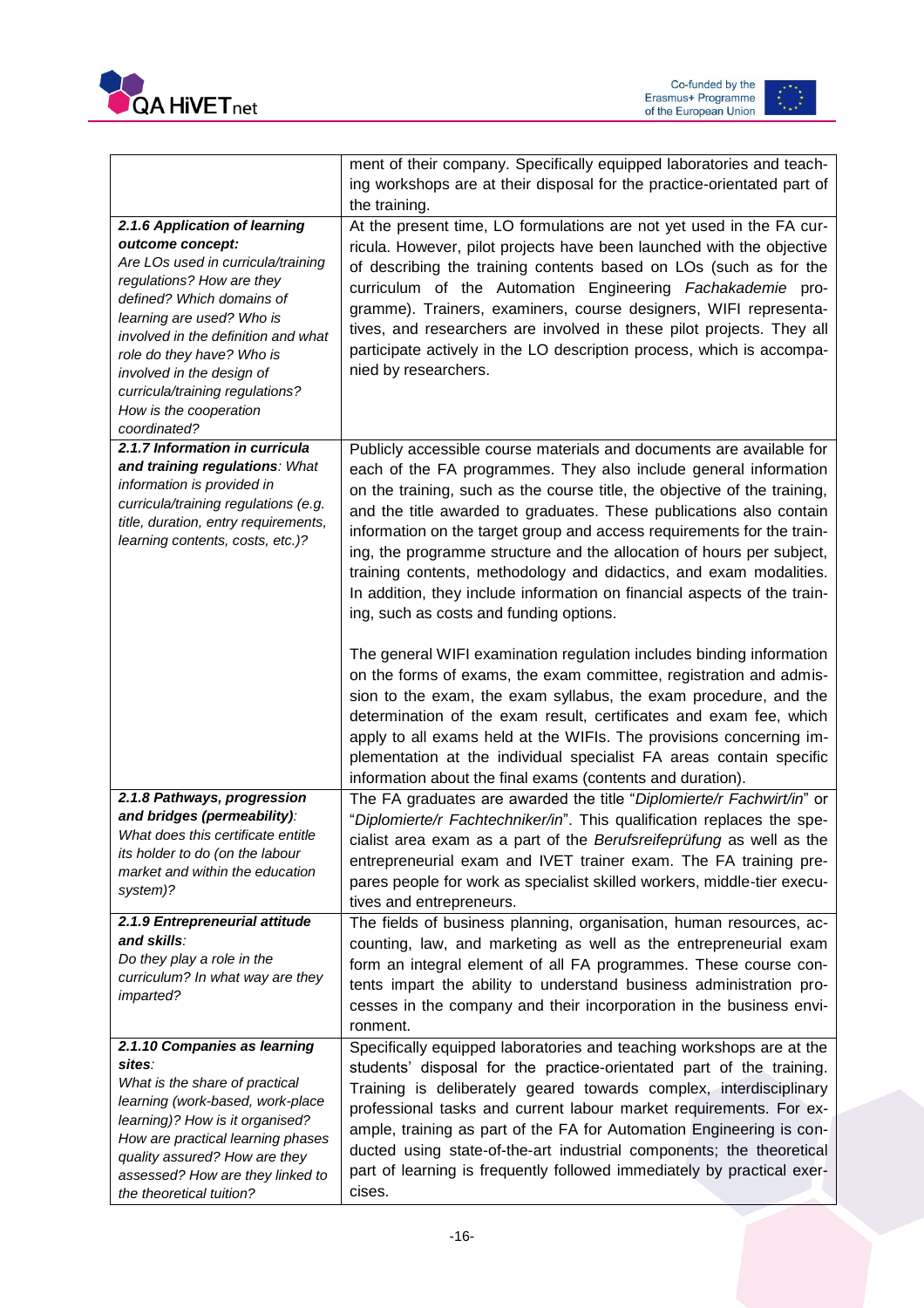

Τ

 $\Gamma$ 

Co-funded by the<br>Erasmus+ Programme<br>of the European Union



٦

|                                                                                                                                                                                                        | There are no practical work phases in the narrower sense of the term<br>(alternating with theoretical instruction) as the FAs are designed as<br>career-integrated programmes and are mainly attended by people<br>who work in the relevant field anyway.                                                                                                                                                                                                                                                                                                                                                                                                                                                                                                                    |
|--------------------------------------------------------------------------------------------------------------------------------------------------------------------------------------------------------|------------------------------------------------------------------------------------------------------------------------------------------------------------------------------------------------------------------------------------------------------------------------------------------------------------------------------------------------------------------------------------------------------------------------------------------------------------------------------------------------------------------------------------------------------------------------------------------------------------------------------------------------------------------------------------------------------------------------------------------------------------------------------|
| 2.1.11 Entry requirements:<br>Who is accepted to the<br>programme/gualifications? What<br>criteria do learners have to fulfil<br>(e.g. age, pre-qualification, etc.)?<br>Is prior learning recognised? | The FA mainly targets holders of a subject-specific apprenticeship<br>diploma or a certificate from a school of intermediate vocational edu-<br>cation, with the programme management of the respective training<br>pathway specifying the apprenticeships that may be considered as<br>subject-specific. In addition, candidates need to provide proof of at<br>least one year of relevant specialist experience in the profession.<br>However, graduates of upper secondary schools and university de-<br>gree holders with professional practice are also admitted. Before<br>entering the FA, applicants either have to have an interview with the<br>programme management team that aims to examine the subject-<br>specific requirements, or take an orientation test. |
|                                                                                                                                                                                                        | Interested students who have not completed a subject-specific ap-<br>prenticeship or attended a school of intermediate vocational educa-<br>tion, but can prove lengthy subject-specific practice, can be admitted<br>as special-status students, with the proviso that they receive their<br>apprenticeship certificate within the first two semesters. The appren-<br>ticeship certificate needs to be submitted to the programme man-<br>agement team by the end of the second semester at the latest. If<br>learners fail to do so, they are not entitled to progress to the third<br>semester.                                                                                                                                                                          |

### <span id="page-17-0"></span>**2.2 Implementation of tuition**

| 2.2.1 Teachers and trainers:<br>Who can teach in the programme<br>leading to the qualification in<br>question? Which qualifications are<br>they required to have? Is there<br>obligatory in-service training for | The trainers are skilled workers and executives who are active in the<br>economy, pedagogues and experts from higher education institu-<br>tions; in the majority of cases they come directly from the sector con-<br>cerned. Therefore they have access to the latest level of knowledge<br>and an involvement with the practice; the trainer activity is usually                                                                                                                                                        |
|------------------------------------------------------------------------------------------------------------------------------------------------------------------------------------------------------------------|---------------------------------------------------------------------------------------------------------------------------------------------------------------------------------------------------------------------------------------------------------------------------------------------------------------------------------------------------------------------------------------------------------------------------------------------------------------------------------------------------------------------------|
| these teachers?                                                                                                                                                                                                  | carried out on a part-time basis.<br>As well as specialist qualifications, specific pedagogical expert<br>knowledge is also required of trainers and programme managers:<br>When the FA was developed, it was already taken into account that<br>work in these programmes especially is appropriate for adults and<br>motivates the participants. WIFI additionally offers its trainers an in-<br>house CET programme on education/didactics free of charge and a<br>price reduction for access to relevant WIFI courses. |
| 2.2.2 Equipment and tools:<br>Is there special equipment<br>required for the tuition?                                                                                                                            | The working material and documents required for the respective pro-<br>gramme are always included in the participation fees.                                                                                                                                                                                                                                                                                                                                                                                              |
| 2.2.3 Teaching and training<br>materials:<br>Who compiles these materials?<br>Who guarantees that the contents<br>are relevant and up-to-date?                                                                   | WIFI makes available and selects the scripts and learning materials.<br>The training content and syllabus is discussed and coordinated in<br>regular meetings of the course management team, teachers and<br>examiners. The course materials and documents are updated and                                                                                                                                                                                                                                                |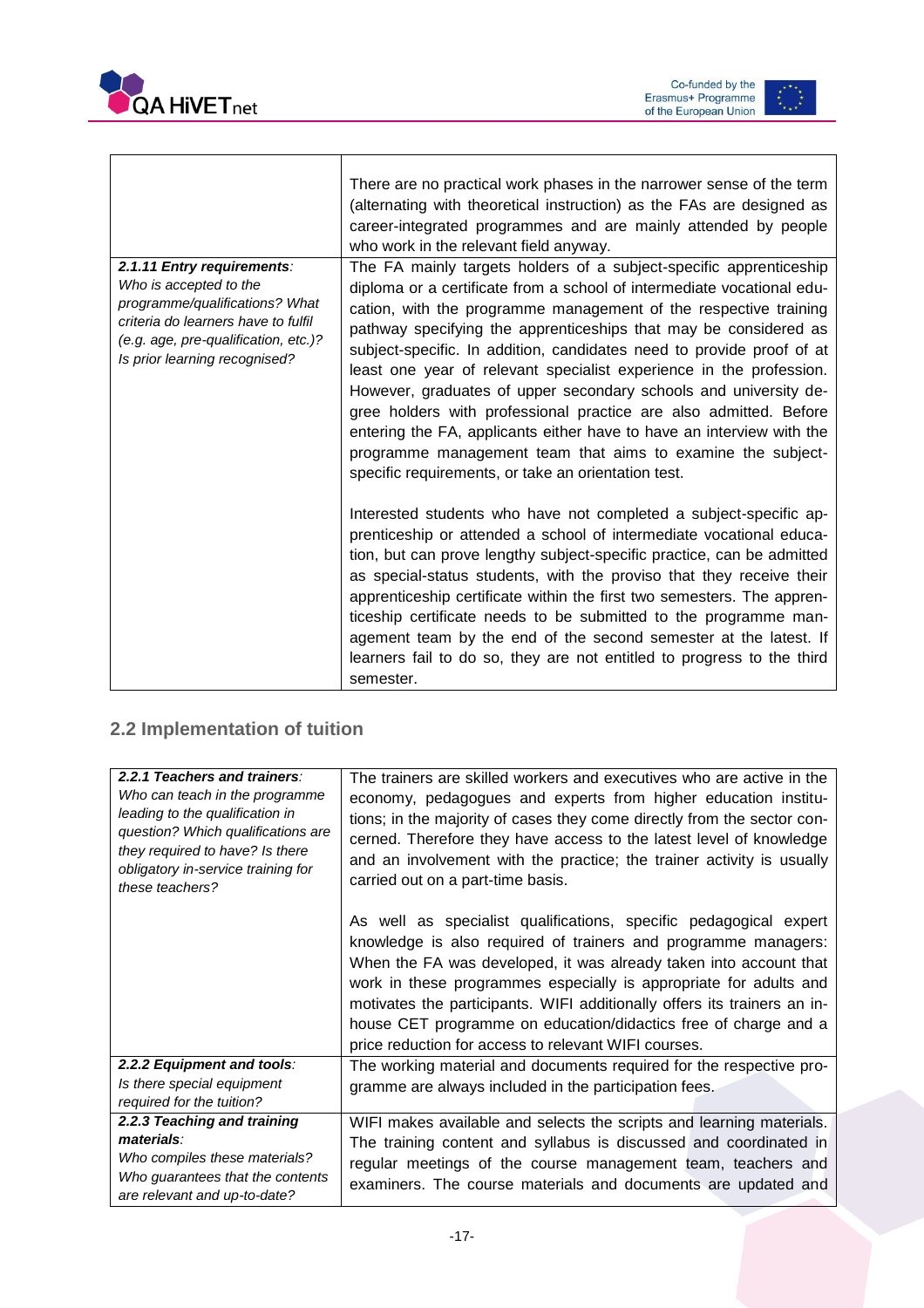

|                                                                                                                                                                    | adapted to the requirements of the business sphere on a regular<br>basis.                                                                                                                                                                                                                                                                                                                                                                                                                                                                                                                                                                                                           |
|--------------------------------------------------------------------------------------------------------------------------------------------------------------------|-------------------------------------------------------------------------------------------------------------------------------------------------------------------------------------------------------------------------------------------------------------------------------------------------------------------------------------------------------------------------------------------------------------------------------------------------------------------------------------------------------------------------------------------------------------------------------------------------------------------------------------------------------------------------------------|
| 2.2.4 Pedagogy:<br>Which teaching methods are<br>used? How much practical training<br>(in companies, but also in<br>laboratories, workshops, etc.) is<br>foreseen? | Teaching at FAs is very practice-orientated and is also partly held in<br>specifically equipped laboratories and teaching workshops. Practical<br>examples from the professional environment are solved – alone or in<br>the team – on an interdisciplinary basis. As part of FA programmes, it<br>is also taken into account that work in these programmes needs to be<br>especially appropriate for adults. Based on the WIFI learning scheme<br>"LENA - Lively & Sustainable" ("LENA - LEbendig & NAchhaltig"),<br>the trainers support the participants in their work on the contents with<br>suitable learning methods and, in this way, they develop self-learning<br>skills. |
| 2.2.5 Learners' support:<br>Are career guidance and/or<br>individualised and target-group<br>oriented counselling services<br>offered? What support service for    | Before entering the FA, applicants either have to have an interview<br>with the programme management team that aims to examine the<br>subject-specific requirements, or take an orientation test.                                                                                                                                                                                                                                                                                                                                                                                                                                                                                   |

#### <span id="page-18-0"></span>**2.3 Assessment for certification**

*potential drop-outs is foreseen?*

| 2.3.1 Examiners:<br>Who is involved in the exam<br>(single examiners/group of<br>examiners)? What<br>qualifications/which (professional)<br>background are examiners<br>required to have? Are they<br>allowed to teach as well? How are<br>they selected? How is their work<br>assessed/monitored? | An exam committee is responsible for the exam. It comprises the<br>WIFI's Managing Director or his/her authorised representative as the<br>chairperson and at least one examiner who is appointed by WIFI. The<br>examiners are experts with practical experience and know-how on<br>pedagogical matters and exam implementation. They are also mostly<br>lecturers in the FK programme. The members of the exam committee<br>are obliged to exercise their function in an objective and impartial<br>manner and maintain secrecy about the entire exam procedure. The<br>examiners are prepared for their work in training courses held at reg-<br>ular intervals. This training also aims to facilitate exchanges and co-<br>ordination between examiners. |
|----------------------------------------------------------------------------------------------------------------------------------------------------------------------------------------------------------------------------------------------------------------------------------------------------|--------------------------------------------------------------------------------------------------------------------------------------------------------------------------------------------------------------------------------------------------------------------------------------------------------------------------------------------------------------------------------------------------------------------------------------------------------------------------------------------------------------------------------------------------------------------------------------------------------------------------------------------------------------------------------------------------------------------------------------------------------------|
| 2.3.2 Entry requirement:<br>Who has access to the exam? Do<br>candidates have to fulfil certain<br>requirements (e.g. age, pre-<br>qualification, etc.)? Is prior<br>learning recognised?                                                                                                          | Registration for the exam needs to include proof of identity and proof<br>of payment of the exam fee. In case of exams where previous at-<br>tendance of a programme is compulsory, only those individuals will<br>be admitted who have attended at least three quarters of the previous<br>programme or course. Where additional admission requirements<br>need to be fulfilled based on the provisions concerning implementa-<br>tion, relevant proof also needs to be enclosed to the exam registra-<br>tion. In case of subjects that have already been completed during the<br>programme, credits are awarded for the relevant exam in the final<br>qualification.                                                                                      |
| 2.3.3 Standards (KSC):<br>Who defines the standards? How<br>are they linked to the LOs? How<br>are they linked to the labour<br>market? Are assessment criteria<br>based on LOs and to what extent<br>are they used in the assessment<br>process?                                                  | In its capacity as the owner of the FA qualification, WIFI is also re-<br>sponsible for organising the assessment procedure. To date, stand-<br>ards related to knowledge, skills and competence that are formulated<br>in a learning outcome-orientated manner have not yet been specified<br>- but the experienced examiners have implicit knowledge of what has<br>to be proven by candidates to obtain the qualification.<br>The subject-related contents of the FA exam are orientated towards                                                                                                                                                                                                                                                          |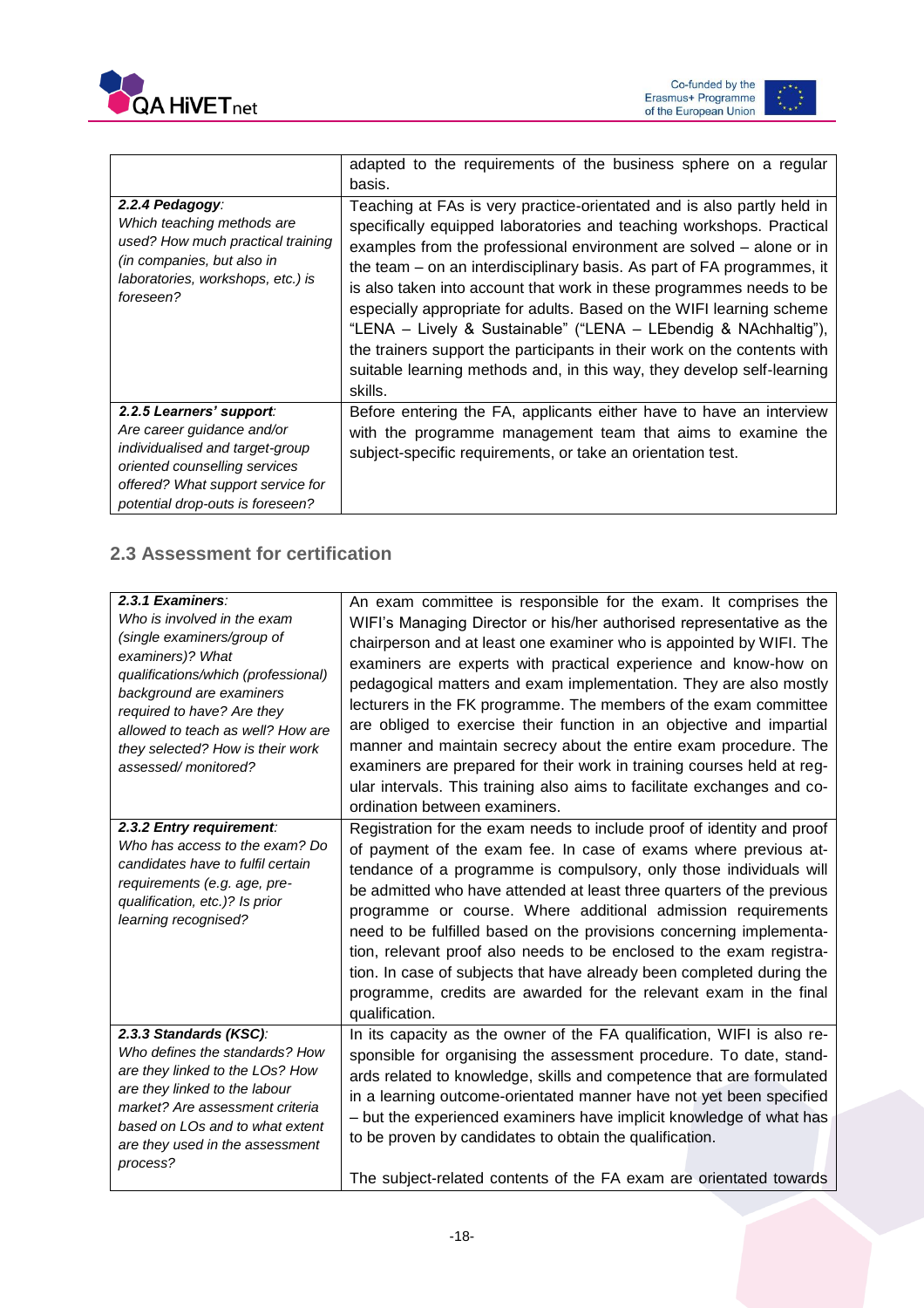



|                                                            | the current labour market requirements of the sector. Thus, for ex-<br>ample, the subject-specific assignment to be solved as part of the<br>project work (which is part of the exam) needs to be directly orientat-<br>ed towards practical application, and the approaches towards solu-<br>tions that the examinees develop in the course of their work also                                                                                                                                                                                  |
|------------------------------------------------------------|--------------------------------------------------------------------------------------------------------------------------------------------------------------------------------------------------------------------------------------------------------------------------------------------------------------------------------------------------------------------------------------------------------------------------------------------------------------------------------------------------------------------------------------------------|
|                                                            | need to be viable in the company.                                                                                                                                                                                                                                                                                                                                                                                                                                                                                                                |
| 2.3.4 Transparency of                                      | The examination regulations, the implementation provisions and the                                                                                                                                                                                                                                                                                                                                                                                                                                                                               |
| processes, assessment<br>instruments, evaluation criteria: | information brochures for the individual FA programmes can be ac-                                                                                                                                                                                                                                                                                                                                                                                                                                                                                |
| Is it necessary to make this                               | cessed on the internet. The examinations themselves are not public                                                                                                                                                                                                                                                                                                                                                                                                                                                                               |
| information public?                                        | but the chairperson is entitled to admit guests.                                                                                                                                                                                                                                                                                                                                                                                                                                                                                                 |
| 2.3.5 Appropriateness of                                   | The examiners are experienced experts from practice and thus en-                                                                                                                                                                                                                                                                                                                                                                                                                                                                                 |
| assessment procedures:                                     | sure that the current labour market requirements are met. The final                                                                                                                                                                                                                                                                                                                                                                                                                                                                              |
| Which/How many assessment                                  | certificate is also very clearly designed with orientation towards the                                                                                                                                                                                                                                                                                                                                                                                                                                                                           |
| methods/instruments are used?                              | professional requirements of the company (see explanations further                                                                                                                                                                                                                                                                                                                                                                                                                                                                               |
| Do they correspond to real work-                           | above).                                                                                                                                                                                                                                                                                                                                                                                                                                                                                                                                          |
| life situations?                                           |                                                                                                                                                                                                                                                                                                                                                                                                                                                                                                                                                  |
| 2.3.6 Competent institution:<br>Who is in charge of the    | An exam committee (EC) needs to be set up for carrying out the re-<br>spective oral exam. This exam committee comprises the WIFI's Man-                                                                                                                                                                                                                                                                                                                                                                                                          |
| assessment? What rights does<br>this institution have?     | aging Director or his/her authorised representative as the chairperson<br>and at least one examiner who is appointed by WIFI. The written<br>exam is prepared by the programme management team in coopera-<br>tion with experts/trainers who are competent in the respective subject<br>matter.                                                                                                                                                                                                                                                  |
|                                                            | The exams need to be announced in an appropriate and timely man-<br>ner. If the required minimum number of candidates has not registered<br>for the exam within the registration period as expected, the exam<br>date can be postponed. The decision on the approval of exam mate-<br>rials is made by the EC chairperson.                                                                                                                                                                                                                       |
|                                                            | The assessment of the project work and of the written exam is carried<br>out by the examiner. The result of the oral exam is determined in a<br>secret session of the EC by a majority of votes. In the event of a tie,<br>the chairperson shall have the casting vote. The decisions of the EC<br>are final. The overall assessment is determined based on the availa-<br>ble individual assessments. A positive overall assessment can only<br>be awarded where candidates have achieved a positive assessment<br>in all sections of the exam. |
| 2.3.7 Complaint management:                                | Any exams that have been negatively assessed can be repeated                                                                                                                                                                                                                                                                                                                                                                                                                                                                                     |
| Is it possible to view the                                 | three times. The EC must decide in each case if the overall exam,                                                                                                                                                                                                                                                                                                                                                                                                                                                                                |
| assessment results? What can                               | exam sections or individual exam subjects need to be repeated.                                                                                                                                                                                                                                                                                                                                                                                                                                                                                   |
| learners do if they do not agree<br>with the assessment?   | Minutes have to be taken about the exam, including the results of the<br>exam sections and the overall exam.                                                                                                                                                                                                                                                                                                                                                                                                                                     |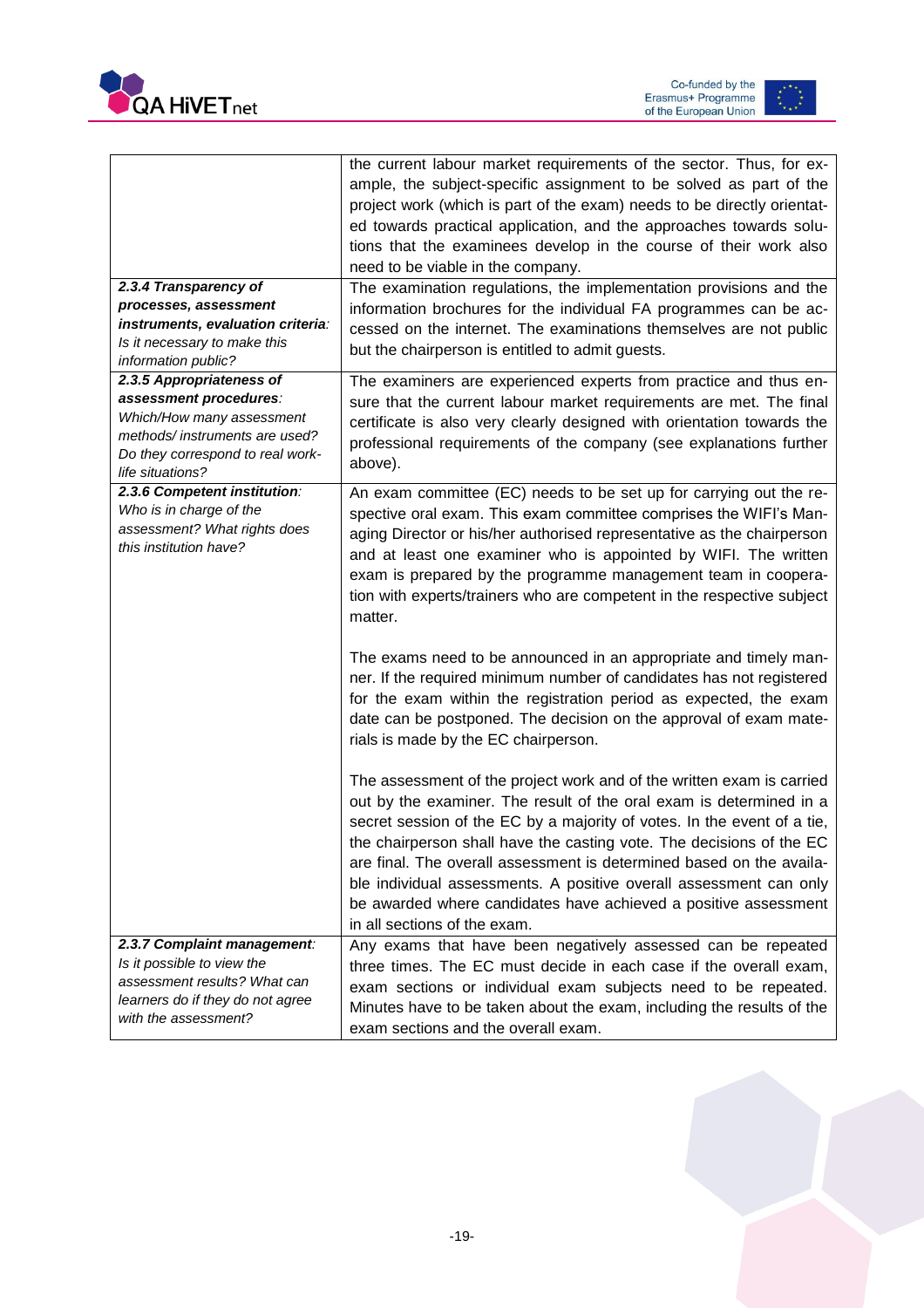

### <span id="page-20-0"></span>**3. EVALUATION**

#### <span id="page-20-1"></span>**Monitoring process**

| 1. Internal evaluation:<br>Statistical data on drop-outs and<br>failure/success rates in the exam,<br>satisfaction rate of individuals and<br>employers with programme, the<br>examination and the acquired<br>skills/competences; results of<br>complaint management. Are the<br>results of internal evaluation<br>measure made public?                                                                                                                                       | Feedback is obtained as part of participant surveys at regular inter-<br>vals. Questions that are asked in the course of these surveys relate,<br>for example, to the improvement of the professional situation after<br>graduation from an FA or the success of knowledge transfer during<br>the training. Regularly conducted market research aims to gather<br>information about the customers' wishes and satisfaction.<br>Every WIFI event is evaluated by using written assessment sheets<br>from participants and trainers. Quality assurance teams visit events<br>to obtain direct feedback from the participants during the event. All |
|--------------------------------------------------------------------------------------------------------------------------------------------------------------------------------------------------------------------------------------------------------------------------------------------------------------------------------------------------------------------------------------------------------------------------------------------------------------------------------|--------------------------------------------------------------------------------------------------------------------------------------------------------------------------------------------------------------------------------------------------------------------------------------------------------------------------------------------------------------------------------------------------------------------------------------------------------------------------------------------------------------------------------------------------------------------------------------------------------------------------------------------------|
|                                                                                                                                                                                                                                                                                                                                                                                                                                                                                | feedback, wishes, ideas and suggestions from participants and train-<br>ers are recorded electronically and examined for their viability and the<br>frequency of mistakes at periodical intervals.                                                                                                                                                                                                                                                                                                                                                                                                                                               |
| 2. External evaluation:<br>Information on occupation<br>obtained by individuals after<br>completion of training, according<br>to type of training and individual<br>criteria (transition), type of<br>employment. Are the results of<br>external evaluation measure<br>made public?<br>On which level is external<br>evaluation carried out<br>(national/regional/provider)? Is<br>external evaluation carried out<br>systematically? Are graduate<br>surveys made? How is the | Different quality management systems are used at the individual re-<br>gional WIFIs: OENORM EN ISO 9001:2008, EFQM and different<br>quality labels awarded at regional level (CERT-NÖ, wien-cert).<br>Graduate surveys are made, however, not systematically and regu-<br>larly. Feedback from the labour market is neither collected systemati-<br>cally but since trainers and examiners are practitioners from compa-<br>nies, their feedback is considered in the revision of the programme<br>and the examination.                                                                                                                          |
| feedback of the labour market<br>taken into account? To what<br>extent and how are LOs used in<br>this process?                                                                                                                                                                                                                                                                                                                                                                |                                                                                                                                                                                                                                                                                                                                                                                                                                                                                                                                                                                                                                                  |